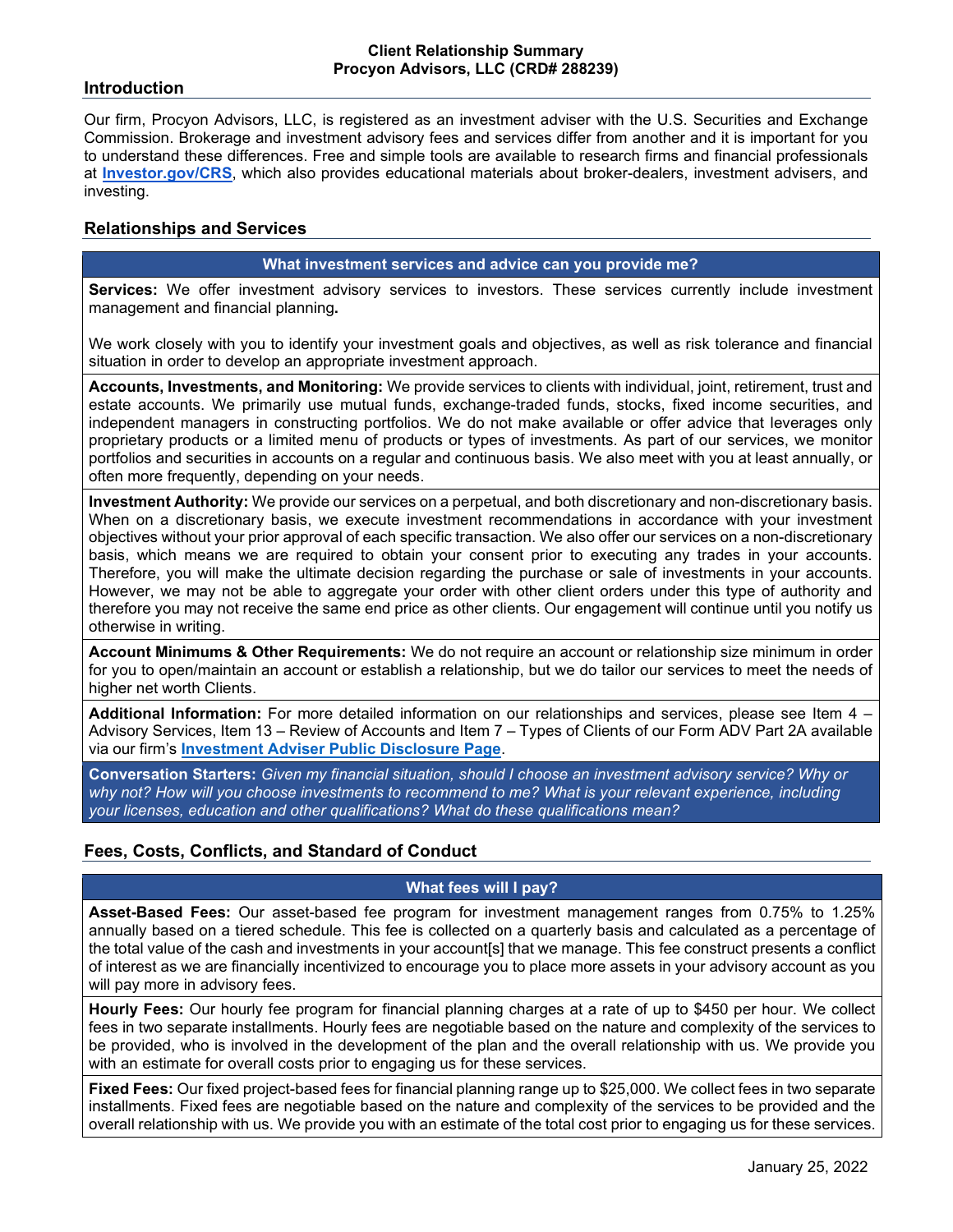**Other Fees & Costs:** In addition to our advisory fee, you will also be responsible for third party manager and/or platform fees, custody fees, account administrative fees, fees and expenses related to mutual funds and exchangetraded funds and applicable securities transaction fees if applicable.

**Additional Information: You will pay fees and costs whether you make or lose money on your investments.**  Fees and costs will reduce any amount of money you make on your investments over time. Please make sure you understand what fees and costs you are paying. For more detailed information on our fees, please see Item 5 – Fees and Compensation of our Form ADV Part 2A available via our firm's **[Investment Adviser Public Disclosure](https://adviserinfo.sec.gov/firm/summary/288239)  [Page](https://adviserinfo.sec.gov/firm/summary/288239)**.

**Conversation Starters**: *Help me understand how these fees and costs might affect my investments. If I give you \$10,000 to invest, how much will go to fees and costs, and how much will be invested for me?*

#### **What are your legal obligations to me when acting as my investment adviser? How else does your firm make money and what conflicts of interest do you have?**

*When we act as your investment adviser*, we do so in a fiduciary capacity, which means we have to act in your best interest and we do not put our interests ahead of yours. At the same time, the way we make money creates some conflicts with your interests. You should understand and ask us about these conflicts because they can affect the investment advice we provide you. Here is an example to help you understand what this means.

Some financial professionals at Procyon are registered representatives of Purshe Kaplan Sterling Investments, Inc. ("PKS"), a registered broker-dealer. In addition to our services, your financial professional may offer you brokerage services through their separate capacity as a registered representative and will earn commission-based compensation for transactions implemented through PKS. The commissions earned are separate from our advisory fees, which creates a financial incentive to recommend that you implement securities transactions through PKS. You are encouraged to learn more about PKS by reviewing their client relationship summary.

**Additional Information:** For more detailed information, please see Item 10 – Financial Industry Activities and Affiliations, Item 12 – Brokerage Practices and Item 14 – Client Referrals and Other Compensation of our Form ADV Part 2A available via our firm's **[Investment Adviser Public Disclosure Page](https://adviserinfo.sec.gov/firm/summary/288239)**.

**Conversation Starters:** *How might your conflicts of interest affect me, and how will you address them?*

# **How do your financial professionals make money?**

Our financial professionals are compensated based on an agreed-upon annual salary. Additionally, they receive compensation based on the revenue generated from the accounts they directly service. This means financial professionals have an incentive to increase the asset size in the relationship or solicit new business, which can limit the financial professionals' availability from time to time.

# **Disciplinary History**

**Do you or your financial professionals have legal or disciplinary history?**

Yes. You can visit **[Investor.gov/CRS](http://investor.gov/CRS)** for a free and simple search tool to research our firm and our financial professionals.

**Conversation Starters:** *As a financial professional, do you have any disciplinary history? For what type of conduct?*

# **Additional Information**

You can find additional information about our investment advisory services by viewing our Form ADV Part 2A available via our firm's **[Investment Adviser Public Disclosure Page](https://adviserinfo.sec.gov/firm/summary/288239)** or by visiting **[http://procyonpartners.net/.](http://procyonpartners.net/)**  You can request up to date information and a copy of our client relationship summary by contacting us at **(**475) 232- 2704.

**Conversation Starters:** *Who is my primary contact person? Is he or she a representative of an investment advisor? Who can I talk to if I have concerns about how this person is treating me?*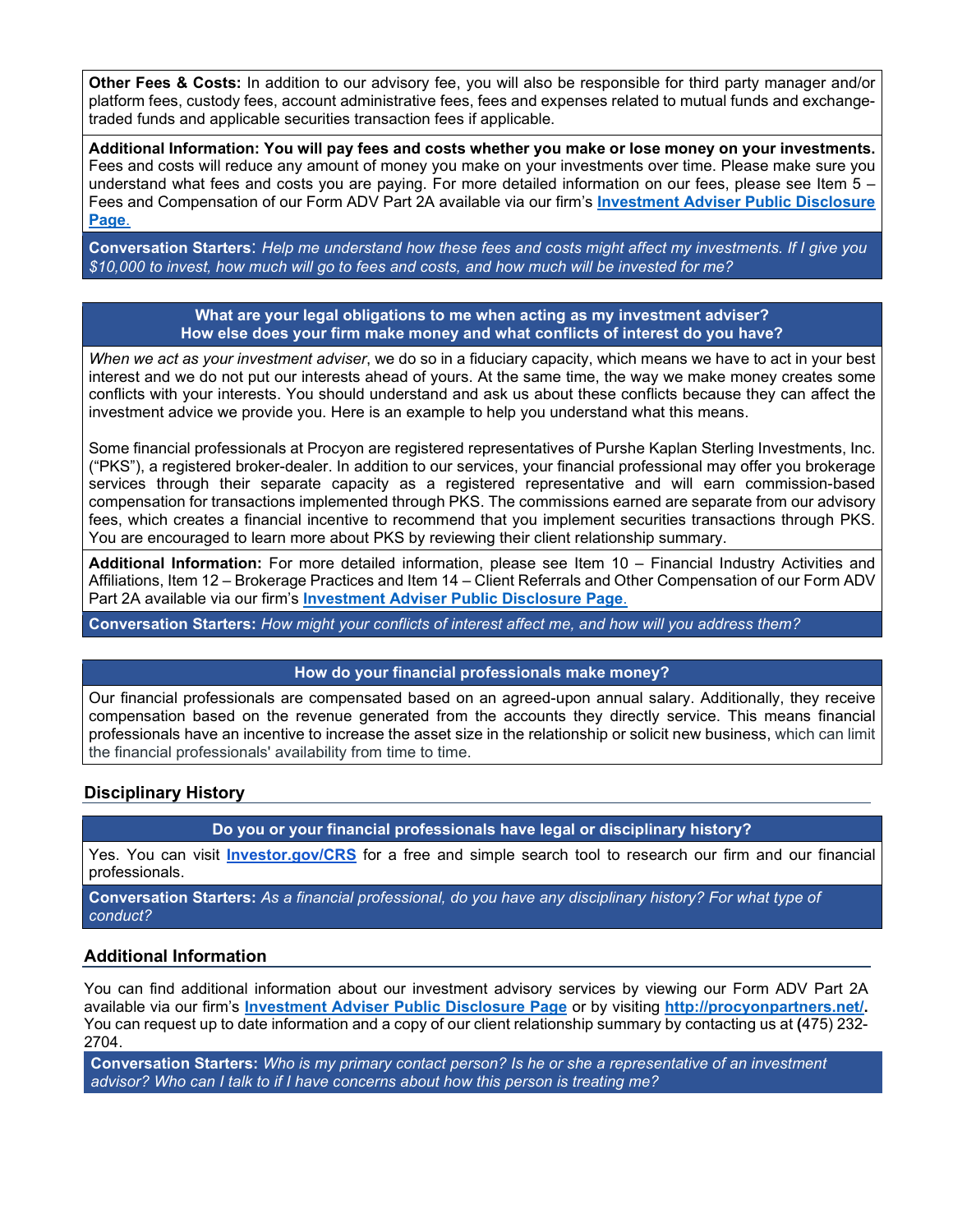# **Material Changes**

The following material changes have been made to our Form CRS:

• The Advisor has changed their firm name to Procyon Advisors, LLC.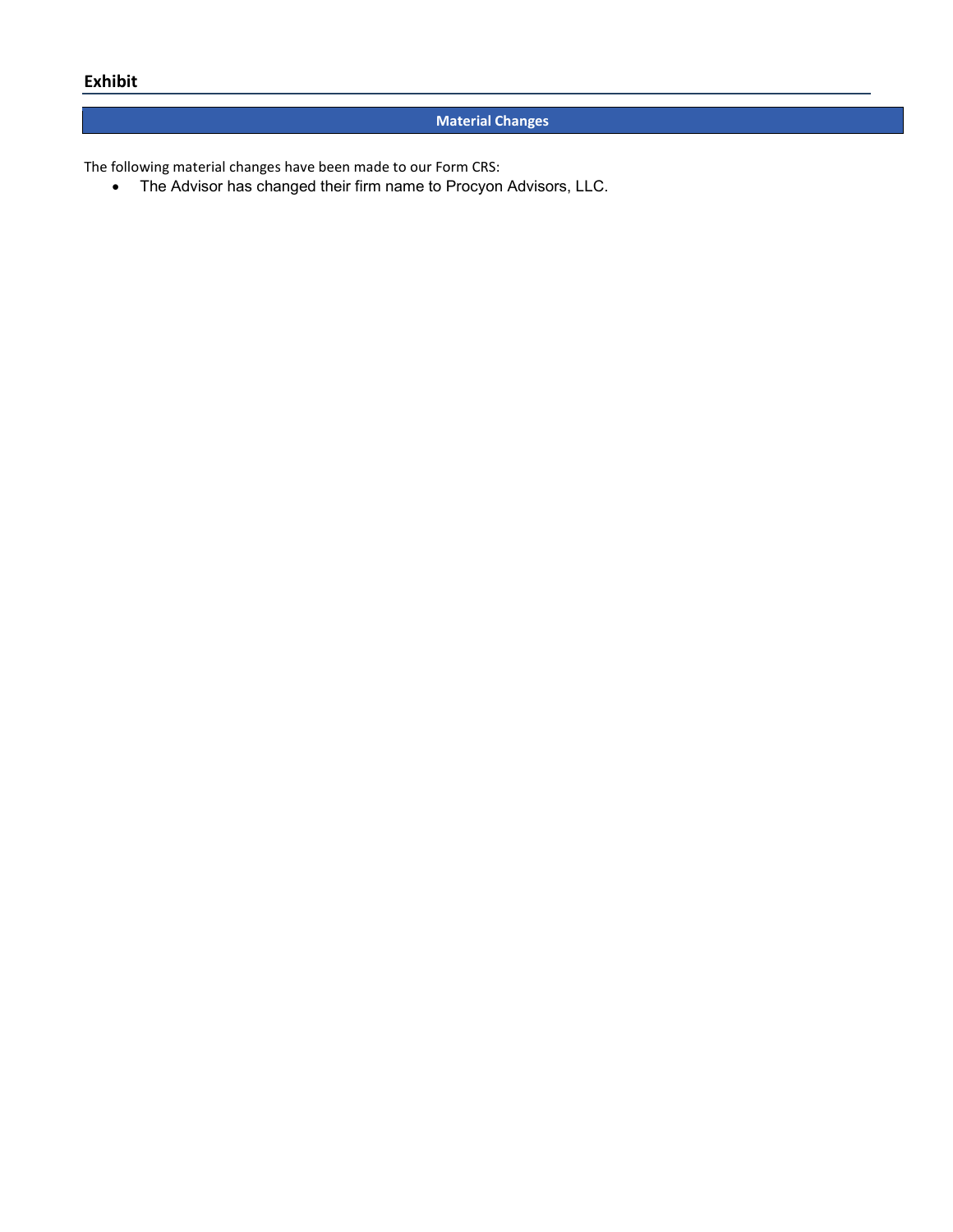

 $\overline{a}$ 

# **Procyon Advisors, LLC**

# **Form ADV Part 2A – Disclosure Brochure**

# **Effective: April 5, 2022**

This Form ADV 2A ("Disclosure Brochure") provides information about the qualifications and business practices of Procyon Advisors, LLC ("Procyon" or the "Advisor"). If you have any questions about the content of this Disclosure Brochure, please contact the Advisor at (475) 232-2704.

Procyon is a registered investment advisor with the U.S. Securities and Exchange Commission ("SEC"). The information in this Disclosure Brochure has not been approved or verified by the SEC or by any state securities authority. Registration of an investment advisor does not imply any specific level of skill or training. This Disclosure Brochure provides information through Procyon to assist you in determining whether to retain the Advisor.

Additional information about Procyon and its Advisory Persons is available on the SEC's website at [www.adviserinfo.sec.gov](http://www.adviserinfo.sec.gov/) by searching with the Advisor's firm name or CRD# 288239.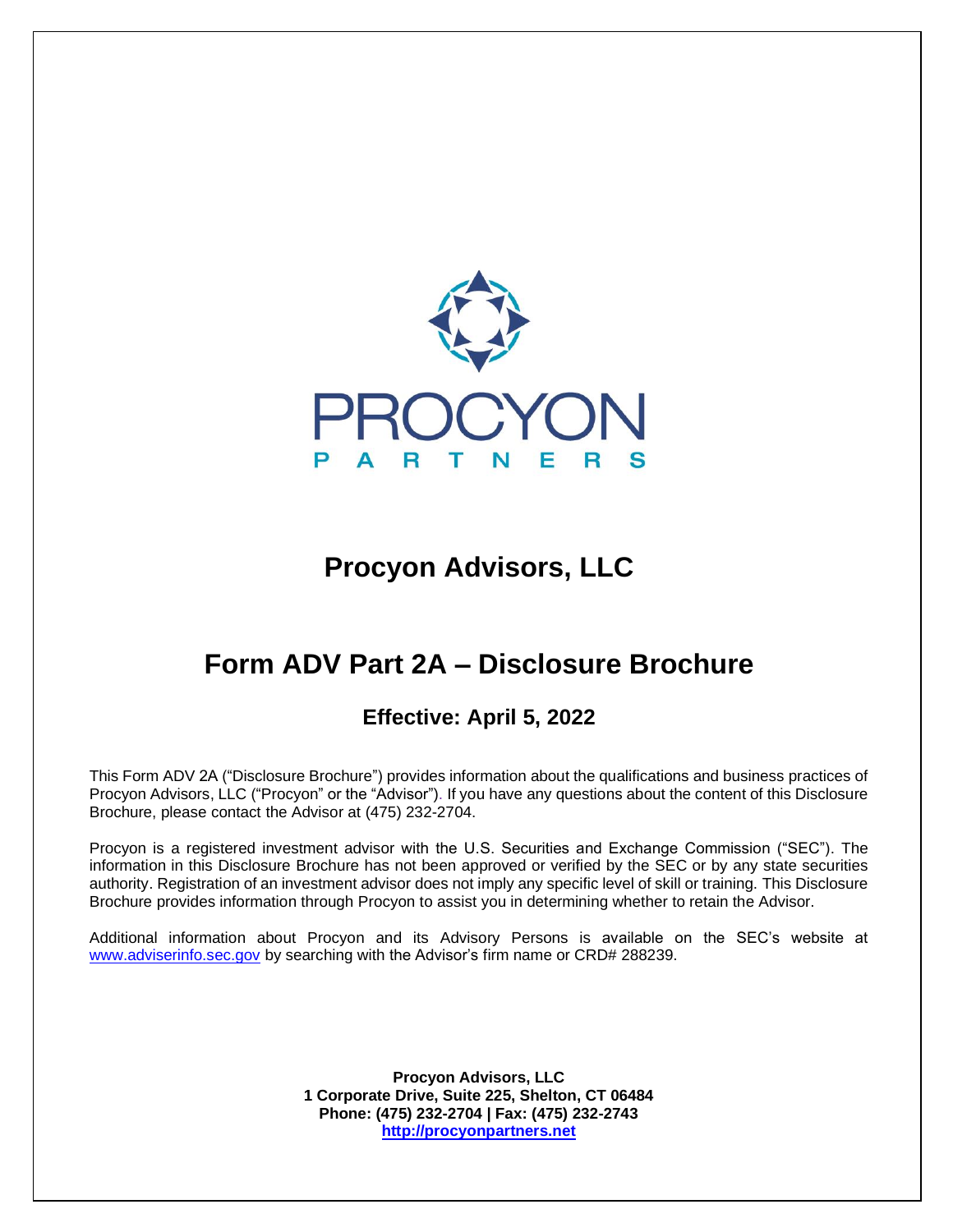#### **Item 2 – Material Changes**

Form ADV 2 is divided into two parts: *Part 2A (the "Disclosure Brochure")* and *Part 2B (the "Brochure Supplement")*. The Disclosure Brochure provides information about a variety of topics relating to an Advisor's business practices and conflicts of interest. The Brochure Supplement provides information about the Advisory Persons of Procyon.

Procyon believes that communication and transparency are the foundation of its relationship with clients and will continually strive to provide you with complete and accurate information at all times. Procyon encourages all current and prospective clients to read this Disclosure Brochure and discuss any questions you may have with the Advisor.

#### Material Change

The following material changes have been made to this Disclosure Brochure since the last filing and distribution to clients:

• The Advisor has changed the name of the firm to Procyon Advisors, LLC.

#### Future Changes

From time to time, the Advisor may amend this Disclosure Brochure to reflect changes in business practices, changes in regulations or routine annual updates as required by the securities regulators. This complete Disclosure Brochure or a Summary of Material Changes shall be provided to you annually and if a material change occurs in the business practices of Procyon.

You may view the current Disclosure Brochure on-line at the SEC's Investment Adviser Public Disclosure website at [www.adviserinfo.sec.gov](http://www.adviserinfo.sec.gov/) by searching with the Advisor's firm name or CRD #288239. You may also request a copy of this Disclosure Brochure at any time, by contacting the Advisor at (475) 232-2704.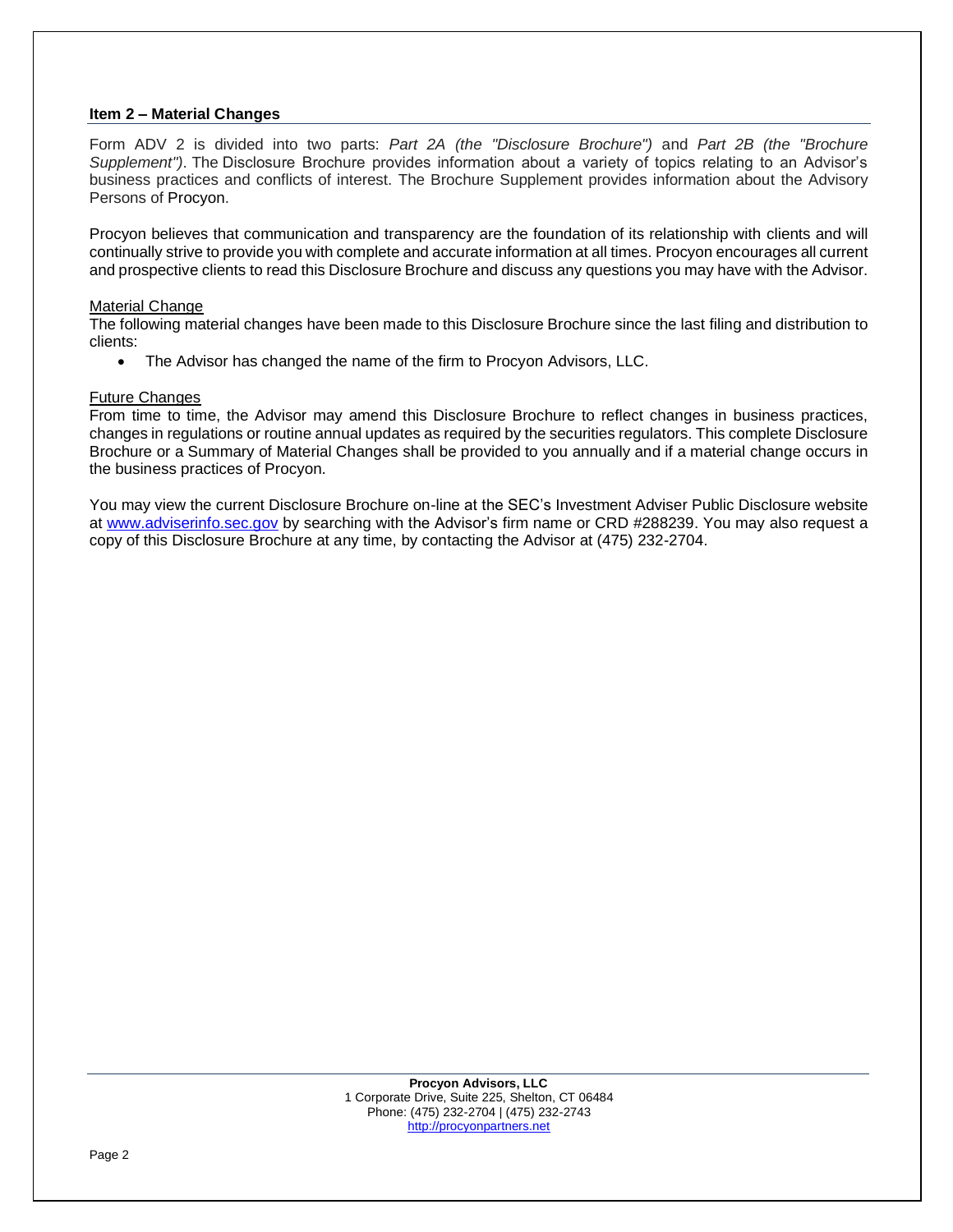# Item 3 - Table of Contents

| Item 11 - Code of Ethics, Participation or Interest in Client Transactions and Personal Trading 17 |  |
|----------------------------------------------------------------------------------------------------|--|
|                                                                                                    |  |
|                                                                                                    |  |
|                                                                                                    |  |
|                                                                                                    |  |
|                                                                                                    |  |
|                                                                                                    |  |
|                                                                                                    |  |
|                                                                                                    |  |
|                                                                                                    |  |
|                                                                                                    |  |
|                                                                                                    |  |
|                                                                                                    |  |
|                                                                                                    |  |
|                                                                                                    |  |
|                                                                                                    |  |
|                                                                                                    |  |
|                                                                                                    |  |
|                                                                                                    |  |
|                                                                                                    |  |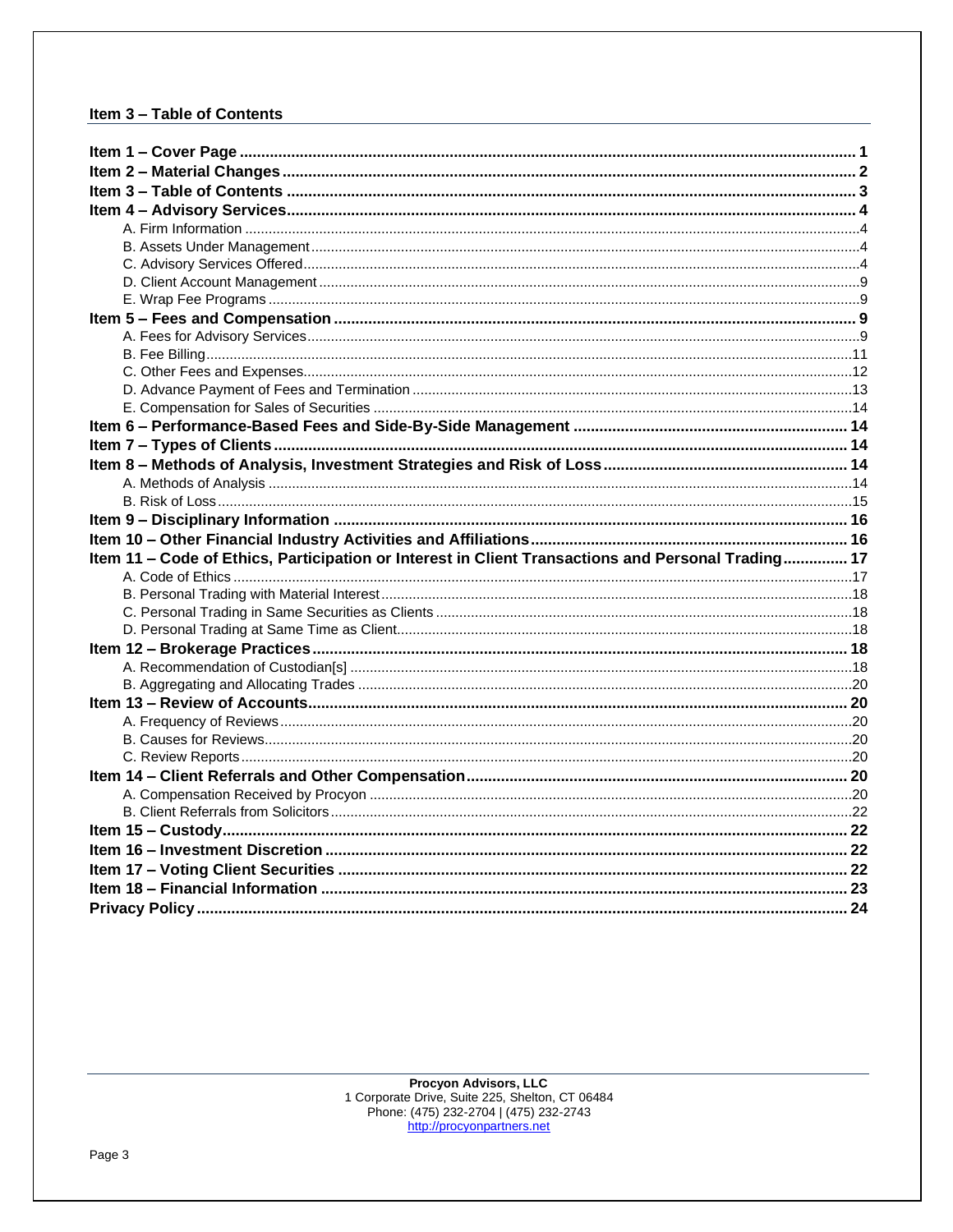#### **Item 4 – Advisory Services**

#### **A. Firm Information**

Procyon Advisors, LLC ("Procyon" or the "Advisor") is a registered investment advisor with the U.S. Securities and Exchange Commission ("SEC"). Procyon is organized as a Limited Liability Company ("LLC") under the laws of the State of Delaware. Procyon was founded in April 2017 and is owned by Procyon Partners, LLC. The Principal Officers of Procyon are Christopher E. Foster, Jeffrey H. Farrar, Louis Gloria, Phil J. Fiore, Jr., and Thomas M. Gahan. This Disclosure Brochure provides information regarding the qualifications, business practices, and the advisory services provided by Procyon.

For questions regarding this Disclosure Brochure, please contact Christopher E. Foster at [cfoster@procyonpartners.net.](mailto:cfoster@procyonpartners.net)

# **B. Assets Under Management**

As of December 31, 2021, Procyon manages approximately \$5,270,000,000 in Client assets, \$1,130,000,000 of which are managed on a discretionary basis and \$4,140,000,000 on a non-discretionary basis. Clients may request additional information from the Advisor at any time.

# **C. Advisory Services Offered**

Procyon offers investment advisory services to individuals, families, trusts, estates, businesses, institutional investors, and retirement plans (each referred to as a "Client"). Procyon provides comprehensive investment management, financial planning and consulting services tailored to the individual needs of each Client.

The Advisor serves as a fiduciary to Clients, as defined under the applicable laws and regulations. As a fiduciary, the Advisor upholds a duty of loyalty, fairness and good faith towards each Client and seeks to mitigate potential conflicts of interest. Procyon's fiduciary commitment is further described in the Advisor's Code of Ethics. For more information regarding the Code of Ethics, please see Item 11 – Code of Ethics, Participation or Interest in Client Transactions and Personal Trading.

# Investment Management Services

Procyon provides customized investment advisory solutions for its Clients. This is achieved through continuous personal Client contact and interaction while providing discretionary and non-discretionary investment management, planning and related advisory services. Procyon typically offers these as a bundled advisory engagement, but may, in certain circumstances, offer as individual services. Procyon works closely with each Client to develop an investment strategy that seeks to achieve the goals of the Client.

*Internal Investment Management* – Procyon customizes its investment management services for its Clients. Portfolios are primarily constructed using mutual funds, exchange-traded funds ("ETFs"), individual stocks and fixed income securities. The Advisor may also utilize other types of investments, as appropriate, to meet the needs of each Client. The Advisor generally constructs portfolios in alignment with its internal strategies but may retain certain legacy investments based on portfolio fit and/or tax considerations.

Procyon evaluates and selects investments for inclusion in Client portfolios only after applying its internal due diligence process. Procyon's investment approach is primarily long-term focused, but the Advisor may buy, sell or re-allocate positions that have been held for less than one year to meet the objectives of the Client or due to market conditions. If it is consistent with the Client's goals, the Advisor may also engage in an investment strategy that utilizes frequent trading in securities, please see Item 8 – Methods of Analysis, Investment Strategies and Risk of Loss for more information. Procyon will construct, implement and monitor the Client's portfolio to ensure it meets the goals, objectives, circumstances, and risk tolerance agreed to by the Client. Each Client will have the opportunity to place reasonable restrictions on the types of investments to be held in their respective portfolio, subject to acceptance by the Advisor.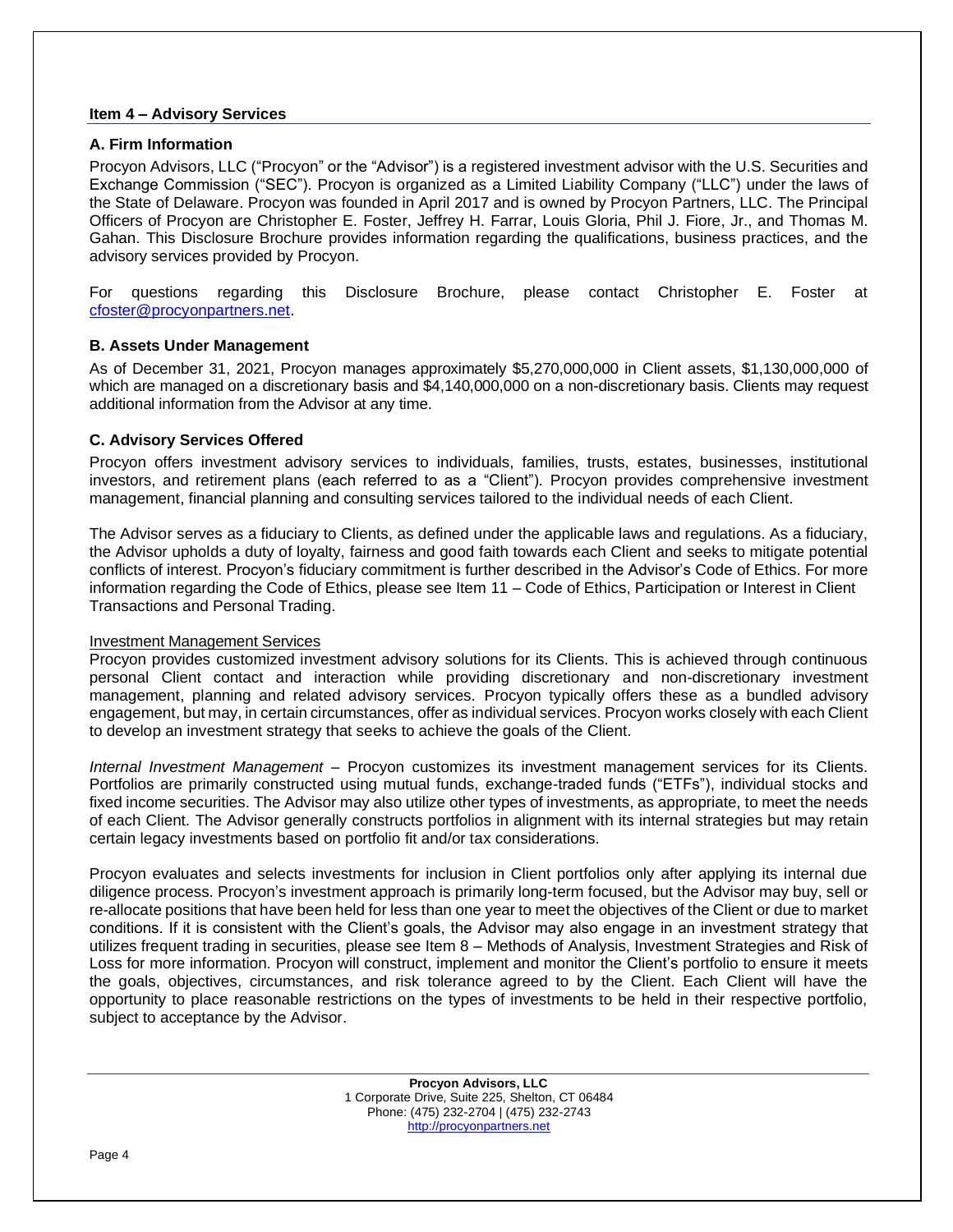Procyon will select mutual funds and ETFs on a fund-by-fund basis. Procyon will seek to select the lowest cost share class available that is in the best interest of each Client and will ensure the selection aligns with the Client's financial objectives and stated investment guidelines. Procyon may select, recommend or retain a mutual fund share class that has higher internal expense ratios than institutional share classes if warranted by specific custodial and/or mutual fund company constraints, material tax considerations and/or systematic investment plans.

Procyon, in its discretion, may redistribute investment allocations to diversify the portfolio. Procyon may use/recommend specific positions to increase sector or asset class weightings. The Advisor may use/recommend cash positions as a possible hedge against market movement. Procyon may also sell or recommend selling positions for reasons that include, but are not limited to, harvesting capital gains or losses, business or sector risk exposure to a specific security or class of securities, overvaluation or overweighting of the position[s] in the portfolio, change in risk tolerance of Client, generating cash to meet Client needs, or any risk deemed unacceptable for the Client's risk tolerance.

At no time will Procyon accept or maintain custody of a Client's funds or securities, except for the limited authority as outlined in Item 15 – Custody. All Client assets will be managed within their designated account[s] at the Independent Custodian, pursuant to the terms of the Client wealth management agreement, please see Item 12 – Brokerage Practices.

*Retirement Plan Accounts* – When deemed to be in the Client's best interest, the Advisor will recommend that a Client rollover its retirement plan account into an account managed by the Advisor. In such instances, the Advisor will serve as an investment fiduciary as that term is defined under The Employee Retirement Income Security Act of 1974 ("ERISA"). Such a recommendation creates a conflict of interest if the Advisor will earn a new (or increase its current) advisory fee as a result of the rollover. No client is under any obligation to roll over retirement plan assets to an account managed by the Advisor.

*Use of Independent Managers* – Procyon may invest or recommend that all or a portion of a Client's investment portfolio be implemented by utilizing one or more unaffiliated money managers or investment platforms (collectively "Independent Managers"). Independent Managers may be sourced directly or accessed through an investment management platform. The Client may be required to enter into a separate agreement with the Independent Manager[s]. Please see Item 10 – Other Financial Industry Activities and Affiliations for additional information.

Procyon serves as the Client's primary advisor and relationship manager. However, the Independent Manager[s] will assume discretionary authority for the day-to-day investment management of those assets placed in their control. Procyon will assist and advise the Client in establishing investment objectives for their account[s], the selection of the Independent Manager[s], and defining any restrictions on the account[s]. Procyon will continue to provide oversight of the Client's account[s] and ongoing monitoring of the activities of these unaffiliated parties. The Independent Manager[s] will implement the selected investment strategies based on their investment mandates. The Client may be able to impose reasonable investment restrictions on these accounts, subject to the acceptance of these third parties. Procyon does not receive any compensation from these Independent Managers or Investment Platforms, other than its investment advisory fee (described in Item 5 – Fees and Compensation).

*Procyon Navigator via the Schwab Institutional Intelligent Portfolio Service –* Designed both for smaller clients or clients desiring an online only investment experience without routine advisor contact, Procyon may implement certain Clients and/or account[s] through its Procyon Navigator Service. Procyon delivers this service through the Schwab Institutional Intelligent Portfolio Service, an online investment management program offered by one of Procyon's recommended Custodians, Charles Schwab, Inc. Under this service, Clients will engage Procyon through an investment management agreement for these advisory services and then establish an online account through Schwab Wealth Investment Advisory, Inc. ("SWII"), a subsidiary of Charles Schwab, Inc.

The Advisor may assist the Client in selecting one of Procyon's investment portfolios, which are constructed with an allocation of ETFs or mutual funds. Procyon will provide investment management and oversight of the Client's account[s]. Procyon will delegate limited investment discretion to SWII to implement trading and rebalancing within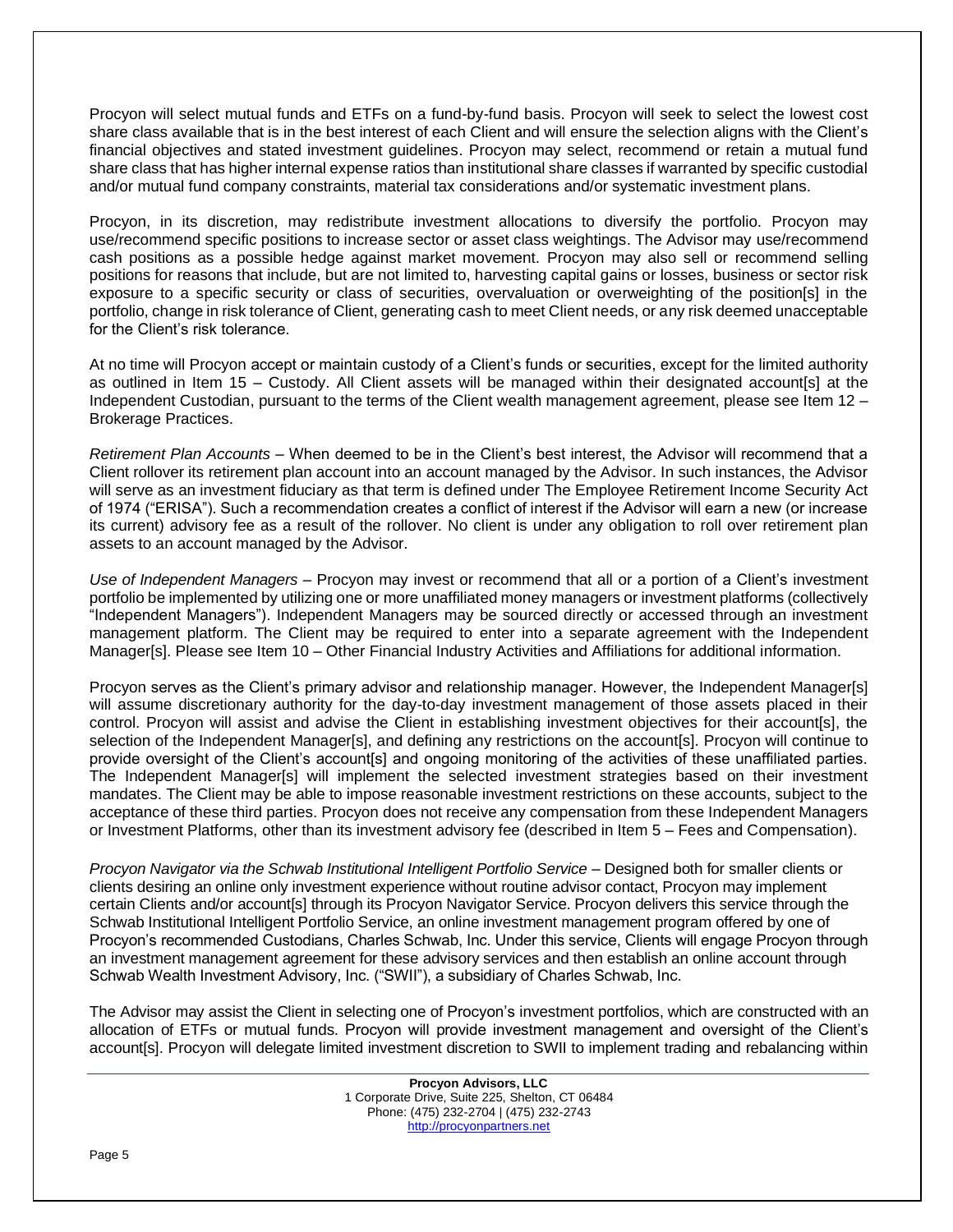the parameters of the Advisor's investment strategies. To be eligible for this program, client accounts must maintain a minimum balance of \$5,000. The minimum account balance required to enroll in the tax-loss harvesting feature is \$50,000.

*Non-Purpose Loans and Lines of Credit –* The Advisor may introduce certain Clients to a non-purpose revolving line of credit made available through various third-party custodians secured by eligible assets held in an account maintained at the Custodian. ("Lending Program"). In such instances, the Client's assets in their account[s] at the Custodian will be utilized as collateral for a non-purpose revolving line of credit without disturbing their long-term investment strategy, i.e. needing to sell positions that could generate tax consequences. The recommendation of a Lending Program presents a conflict of interest as the Advisor will continue to receive investment advisory fees for managing the collateralized assets in the Client's account[s]. Clients are not obligated to engage the Advisor for the Lending Program and the Advisor does not derive any compensation from a Client's participation in the Lending Program. For additional information related to the risks involved with utilizing non-purpose loans and lines of credit, please see Item 8 – Methods of Analysis, Investment Strategies and Risk of Loss.

# Financial Planning and Consulting Services

Procyon defines financial planning as a collaborative process that helps maximize a Client's potential for meeting life goals through Financial Advice that integrates relevant elements of the Client's personal and financial circumstances. Procyon subscribes to the CFP Board's process of seven steps of financial planning.

- 1. Understanding the Client's Personal and Financial Circumstances
- 2. Identifying and Selecting Goals
- 3. Analyzing the Client's Current Course of Action and Potential Alternative Course(s) of Action
- 4. Developing the Financial Planning Recommendation(s)
- 5. Presenting the Financial Planning Recommendation(s)
- 6. Implementing the Financial Planning Recommendation(s)
- 7. Monitoring Progress and Updating

Procyon will typically provide a variety of financial planning services to Clients as part of the investment advisory engagement or as a separate planning-only engagement. Generally, such financial planning services will involve preparing a financial plan or delivering a financial consultation based on the Client's financial goals and objectives. This planning or consulting may encompass one or more areas of need, including, but not limited to investment planning, retirement planning, estate planning, personal savings, education savings, insurance needs, and other areas of a Client's financial situation.

A financial plan developed for, or financial consultation with, the Client will usually include general recommendations for a course of activity or specific actions to be taken by the Client. For example, recommendations may be made that the Client start or revise their investment programs, commence or alter retirement savings, establish education savings and/or charitable giving programs. While most financial plans are primarily delivered in writing, for consulting or ad-hoc engagements, the Advisor may not provide a written summary. Plans or consultations are typically completed within six months of contract date, assuming all information and documents requested are provided promptly by the client.

Procyon may also refer Clients to an accountant, attorney or other professional, as appropriate for their unique situation.

Financial Planning is a core service for our financial planning and investment management clients. For Clients who only engage Procyon to deliver a Financial plan, a conflict of interest exists between the interests of Procyon and the interests of the Client, as Procyon would make additional revenue if retained to manage the Client's investments and/or implement the recommendations of the plan. While this conflict exists, Procyon advisors act as fiduciaries in the best interest of the clients at all times and Clients are not obligated to implement any recommendations made by the Advisor or maintain an ongoing relationship with the Advisor.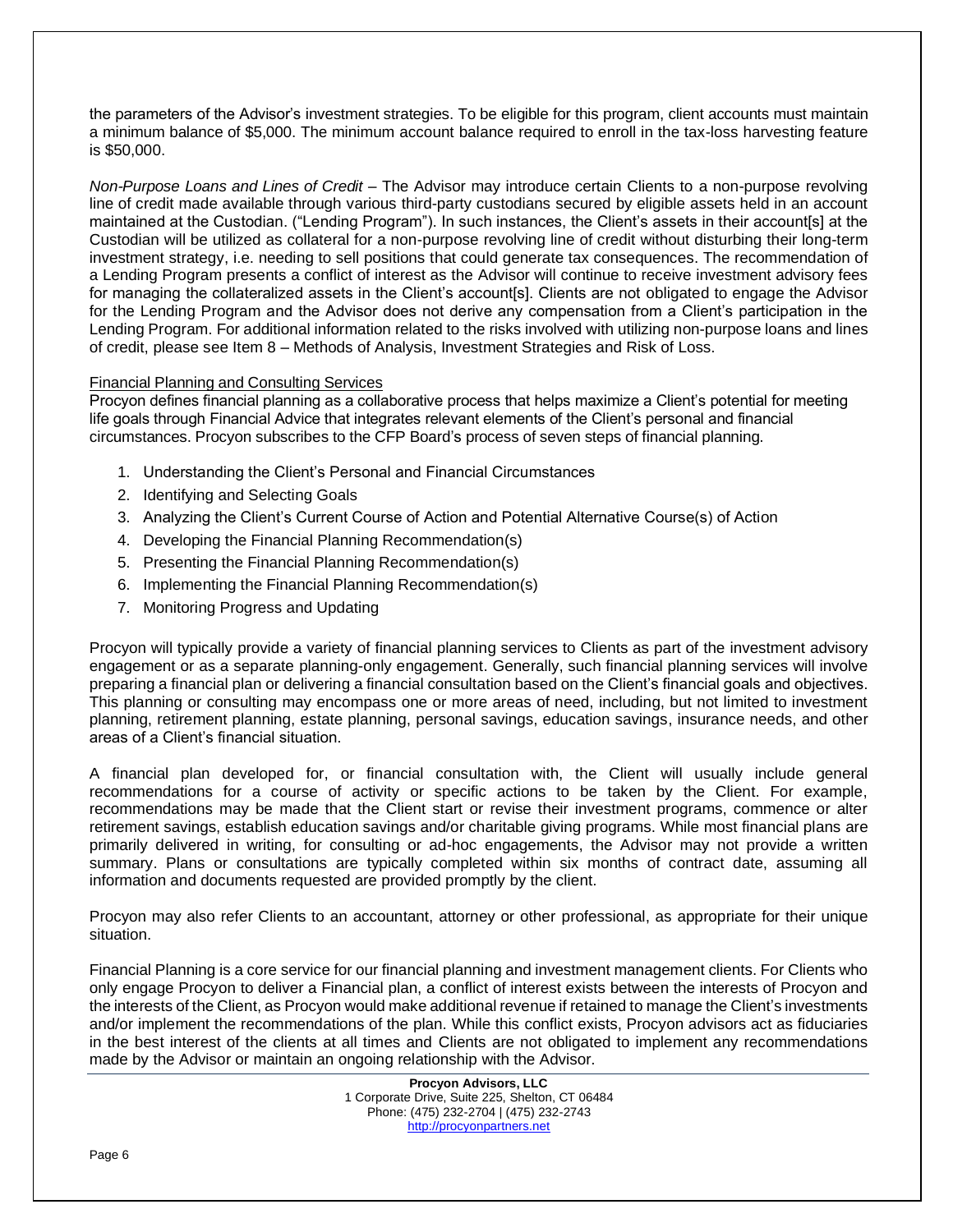Since financial planning is core to what we do for most clients at Procyon, should a client not desire financial planning services the Procyon Advisor has four choices. 1. Not enter into the Engagement; 2. Limit the Scope of Engagement to services that do not require application of the Financial Planning Practice Standards, and describe to the Client the services the Client requests the advisor not perform; 3. Provide the requested services after informing the Client how Financial Planning would benefit the Client and how the decision not to engage the advisor to provide Financial Planning may limit the Procyon's professional's Financial Advice, in which case the advisor is not required to comply with the CFP Practice Standards; or 4. Terminate the Engagement.

The Duty of Loyalty requires the firm's Advisors to: i. Place the interests of the Client above the interests of the Advisor and the Firm; ii. Avoid Conflicts of Interest, or fully disclose Material Conflicts of Interest to the Client, obtain the Client's informed consent, and properly manage the conflict; and iii. Act without regard to the financial or other interests of the Advisor, the Advisor's Firm, or any other individual or entity other than the Client, which means that an Advisor acting under a Conflict of Interest continues to have a duty to act in the best interests of the Client and place the Client's interests above the Advisor's. Disclosure of Material Conflicts of Interest by itself is not sufficient to fulfill the Duty of Loyalty.

# Retirement Plan Advisory Services

Procyon provides customized advisory services to corporate, government and not-for-profit retirement plans (each a "Plan") pursuant to The Employee Retirement Income Security Act of 1974 ("ERISA"). Services include both fiduciary and non-fiduciary services to the sponsor of the Plan (the "Plan Sponsor") and the participants of the Plan ("Plan Participants"). Services may be provided on a non-discretionary basis (ERISA 3(21) Fiduciary Services) or on a discretionary basis (ERISA 3(38) Services). Advisory services are negotiated based on the needs of the Plan and the Plan Sponsor and are included in the terms of a retirement plan advisory agreement.

The Advisor provides the following core services to Plans and their Plan Sponsors:

*Investment Policy Statement ("IPS")* – The Advisor will assist with the development and preparation of a document that describes the overall investment objectives, risk tolerance and guidelines for the Plan. If the Plan does not have an IPS, the Advisor will provide recommendations to the Plan Sponsor to assist with establishing an IPS. If the Plan has an existing IPS, the Advisor will review it for consistency with the Plan's objectives. If the IPS does not represent the objectives of the Plan, the Advisor will recommend to the Plan Sponsor revisions to align the IPS with the Plan's objectives. The Advisor will review the IPS on a periodic basis.

*Asset Allocation Studies & Analysis* – The Advisor will conduct periodic evaluation, analysis and studies of your asset allocation strategy based on, among other things, your liquidity requirements, performance goals and risk tolerance. As part of these services the Advisor may assist you in the development and preparation of asset allocation models.

*Investment Searches* – Based on the Plan's IPS or other guidelines established by the Plan, the Advisor will review and recommend for your consideration mutual funds, exchange traded investments, separately managed accounts, collective trusts, and/or alternative investments or other Designated Investment Alternatives ("DIAs"). If the IPS criteria require any manager to be removed, the Advisor will provide recommendations to assist the Plan Sponsor with evaluating replacements. In determining which share classes to recommend for DIAs, the Advisor will consider the limitations of the Plan's recordkeeping platform and/or custodian and the Plan fiduciary's direction regarding plan expenses.

*Investment Review, Evaluation and Reporting* – Once the Plan Sponsor selects the DIAs, the Advisor will provide quarterly investment evaluation and review including the review of performance on an absolute and relative basis along with additional information to assist the Plan Sponsor with monitoring the DIAs. When appropriate, based on this information, the Advisor will assist in conducting a search for a new DIA and will provide recommendations to assist the Plan Sponsor with replacing the DIA.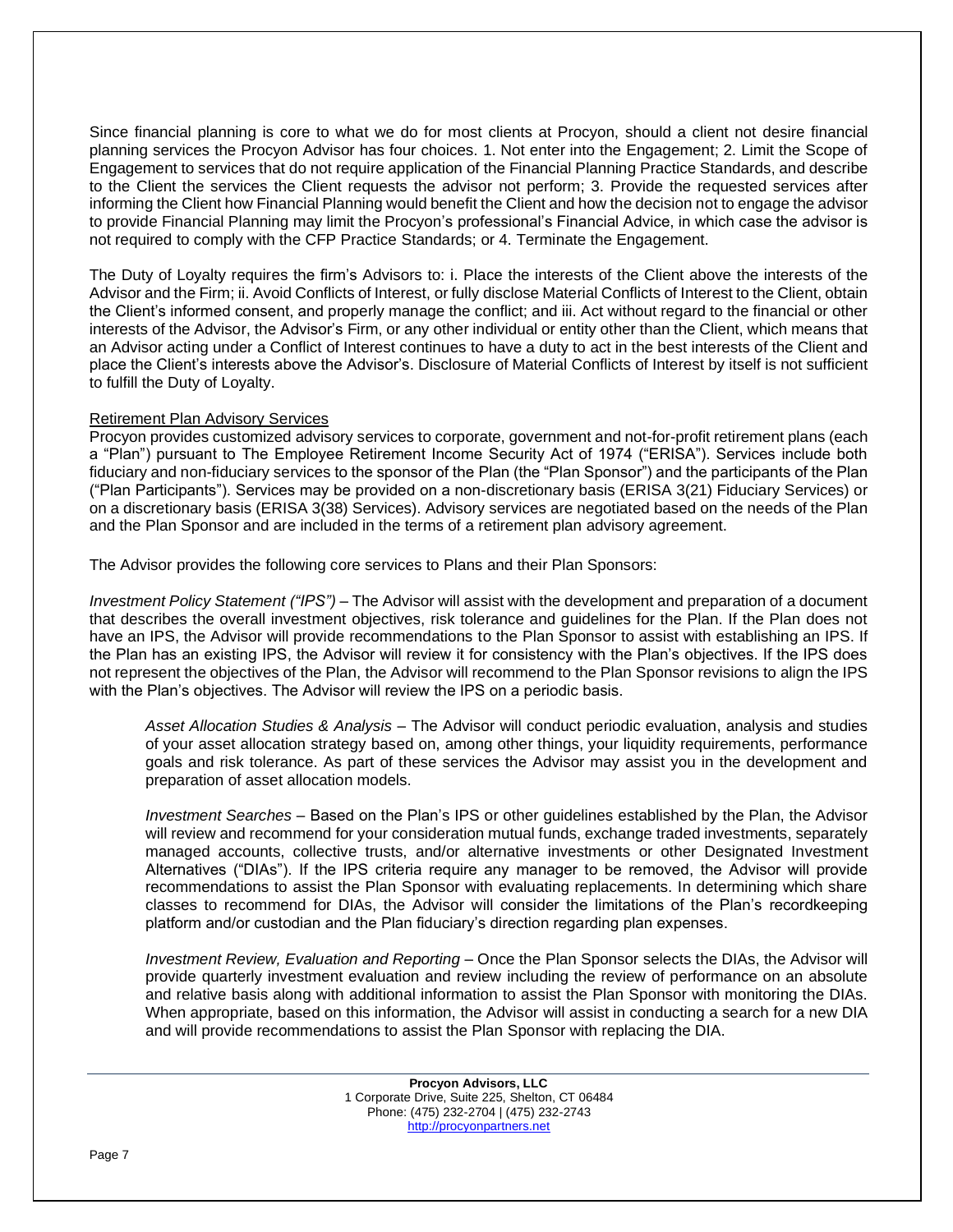*Qualified Default Investment Alternative* - Based on the Plan's IPS or other guidelines established by the Plan, the Advisor will review the investment options available to the Plan and will make recommendations to assist the Plan Sponsor with selecting or replacing the Plan's Qualified Default Investment Alternative ("QDIA").

In addition to the core services above, the Advisor may also provide some or all of the following services pursuant to the terms of the retirement plan advisory agreement:

| <b>Administrative Support</b>                                                                                                                                                           |
|-----------------------------------------------------------------------------------------------------------------------------------------------------------------------------------------|
| Assist the Plan Sponsor in reviewing objectives and options available through the Plan                                                                                                  |
| Assist the Plan Sponsor in in reviewing various Plan features including determining whether they<br>$\bullet$<br>are meeting the needs of the Plan and the Plan Participants            |
| Review Plan's committee structure[s] and administrative policies/procedures<br>$\bullet$                                                                                                |
| Recommend Plan Participant education and communication policies under ERISA 404(c)<br>$\bullet$                                                                                         |
| Assist with development/maintenance of fiduciary audit file and document retention policies<br>$\bullet$                                                                                |
| Deliver fiduciary training and/or education periodically or upon reasonable request<br>$\bullet$                                                                                        |
| Assist with coordinating Plan Participant disclosures under ERISA 404(a)                                                                                                                |
| Recommend procedures for responding to Plan Participant requests<br>$\bullet$                                                                                                           |
| <b>Service Provider Support</b>                                                                                                                                                         |
| Assist fiduciaries with a process to select, monitor and replace service providers                                                                                                      |
| Assist fiduciaries with review of Covered Service Providers ("CSP") and fee benchmarking<br>٠                                                                                           |
| Provide reports and/or information designed to assist fiduciaries with monitoring CSPs<br>$\bullet$                                                                                     |
| Assist with use of ERISA Spending Accounts or Plan Expense Recapture Accounts to pay CSPs<br>$\bullet$                                                                                  |
| Assist with preparation and review of Requests for Proposals and/or Information<br>$\bullet$                                                                                            |
| Coordinate and assist with CSP replacement and conversion<br>$\bullet$                                                                                                                  |
| <b>Investment Management and Monitoring</b>                                                                                                                                             |
| Periodic review of Plan's investment policy (IPS) in the context of Plan objectives<br>$\bullet$                                                                                        |
| Assist the Plan Sponsor with monitoring investment performance<br>$\bullet$                                                                                                             |
| Provide analysis of investment managers and model portfolios<br>٠                                                                                                                       |
| Assist with monitoring designated investment managers and/or third-party advice providers<br>$\bullet$                                                                                  |
| Provide discretionary investment management services, including the selection of Plan investment<br>$\bullet$<br>options and/or the implementation of investments for Plan Participants |
| Educate the Plan Sponsor, as needed, regarding replacement of DIA[s] and/or QDIA[s]                                                                                                     |
| <b>Participant Services</b>                                                                                                                                                             |
| Coordinate investment education and facilitate group or individual meetings<br>$\bullet$                                                                                                |
| Assist Plan Participants with financial wellness education, retirement planning and/or gap analysis<br>$\bullet$                                                                        |
| Plan Participant investment advice                                                                                                                                                      |
| <b>Optional Participant Services</b>                                                                                                                                                    |

• Employee Financial Wellness platform to provide education to Participants on retirement accounts

# Educational Seminars and Workshops

Procyon may provide educational seminars or workshops to retirement plans and their participants either as a component of its retirement plan advisory services or pursuant to a stand-alone engagement. Procyon's's seminars and workshops are educational in nature and do not involve the sale of insurance or investment products.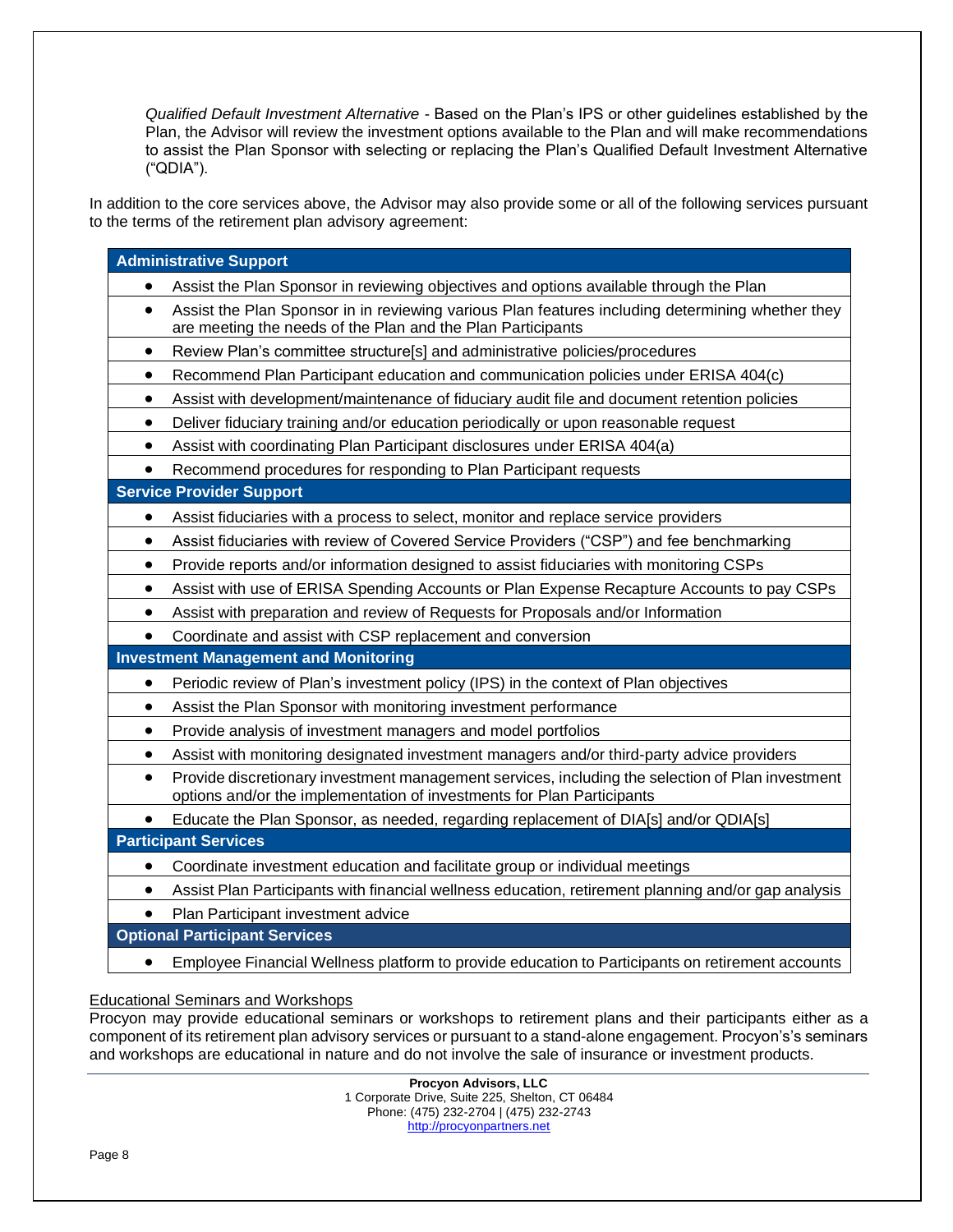Information presented will not be based on any one person's need, nor does Procyon provide individualized investment advice to attendees during these general sessions.

#### Institutional Consulting Services

Procyon also provides consulting services to Clients in various areas of need. Services are custom to the scope of each engagement. For certain engagements, the Advisor will provide a formal report or deliverable.

Clients are not obligated to implement any recommendations made by the Advisor or maintain an ongoing relationship with the Advisor. If the Client elects to act on any of the recommendations made by the Advisor, the Client is under no obligation to implement the transaction through the Advisor.

# **D. Client Account Management**

Prior to engaging Procyon to provide investment advisory services, each Client is required to enter into one or more agreements with the Advisor that define the terms, conditions, authority and responsibilities of the Advisor and the Client. These services may include:

- Establishing an Investment Strategy Procyon, in connection with the Client, will develop a strategy that seeks to achieve the Client's goals and objectives.
- Asset Allocation Procyon will develop a strategic asset allocation that is targeted to meet the investment objectives, time horizon, financial situation and tolerance for risk for each Client.
- Portfolio Construction Procyon will develop a portfolio for the Client that is intended to meet the stated goals and objectives of the Client.
- Investment Management and Supervision Procyon will provide investment management and ongoing oversight of the Client's investment portfolio.
- Financial Planning and Consulting For Clients engaging for investment advisory services, the Advisor provides ongoing financial planning and related services regarding the Client's overall financial situation.

# **E. Wrap Fee Programs**

Procyon does not manage or place Client assets into a wrap fee program. Investment management services are provided directly by Procyon.

#### **Item 5 – Fees and Compensation**

Procyon strives to be clear and transparent in explaining our fees so clients completely understand what they are paying us. The following paragraphs detail the fee structure for services provided by the Advisor. Each Client engaging the Advisor for services described herein shall be required to enter into one or more written agreements with the Advisor.

# **A. Fees for Advisory Services**

In summary, a Client may pay fees comprised of three separate components: Procyon's Investment Advisory Fee, a custodial fee to the Client's engaged custodian, and any investment management or investment program fees, if applicable, for the use of ETFs, Mutual Funds and/or Independent Managers.

#### Investment Management Services

This represents the only compensation Procyon receives from clients. Our fees are collected quarterly, in advance of each calendar quarter and generally charged during the first month, pursuant to the terms of the investment advisory agreement. Investment advisory fees are based on the market value of assets under management at the end of the prior calendar quarter, but may also be offered as a fixed fee.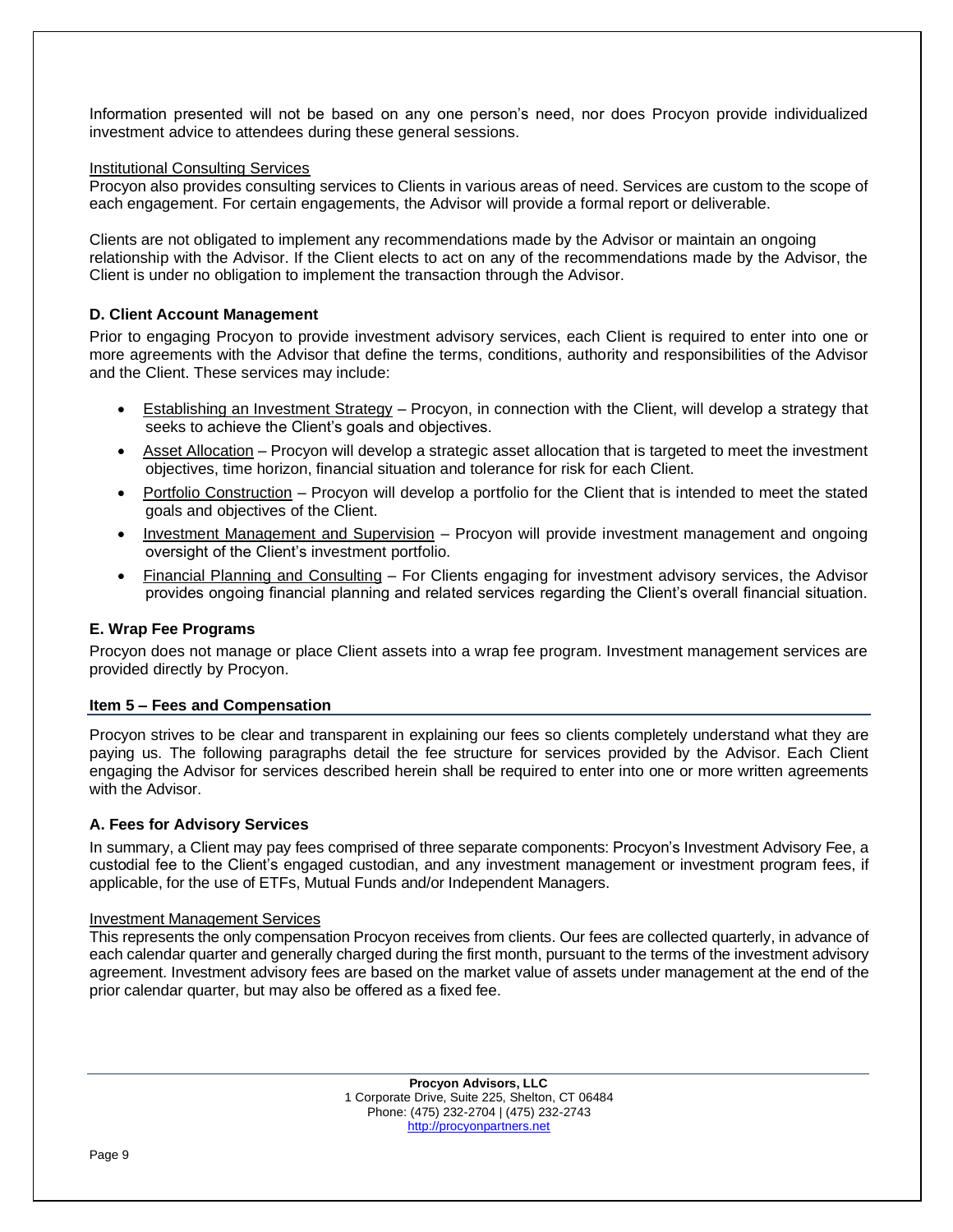Investment advisory fees are based on the following schedule:

| <b>Assets Under Management</b> | Annual Fee (%) |  |
|--------------------------------|----------------|--|
| Up to \$1,000,000              | 1.25%          |  |
| \$1,000,001 to \$5,000,000     | 1.00%          |  |
| Over \$5,000,000               | 0.75%          |  |

The investment advisory fee in the first quarter of service is prorated from the inception date of the account[s] to the end of the first quarter. Fees may be negotiable at the sole discretion of the Advisor. Certain Clients may have a fixed annual fee or fixed rate fee or a fee schedule that differs from the above and accounts from related clients are typically grouped together to achieve the highest asset value possible to result in the lowest fee possible. The Client's fees will take into consideration the aggregate assets under management with Advisor. Investment advisory fees include financial planning and consulting services, unless separately engaged for those services. All securities held in accounts managed by Procyon will be independently valued by the Custodian. Procyon will conduct periodic spot checks of the Custodian's valuation procedures to ensure fee billing is accurate.

The Advisor's fee is exclusive of, and in addition to, any applicable securities transaction and custody fees, and other related costs and expenses described in Item 5.C. below, which may be incurred by the Client. However, the Advisor shall not receive any portion of commissions, fees, and costs.

*Use of Independent Managers* – For Client account[s] implemented through an Independent Manager or Turnkey Asset Management Program or ("TAMP"), the Client's overall fees will oftentimes include Procyon's investment advisory fee (as noted above) plus investment fees and/or platform fees charged by the Independent Manager[s], as applicable. The Independent Manager may assume responsibility for calculating the Client's fees and deduct all fees from the Client's account[s].

As discussed in Item 10 below, Procyon uses Dynasty Financial Partners, LLC ("Dynasty") TAMP services. TAMP related charges are not included in the investment management fee you pay to Procyon. You will be charged, separate from and in addition to your investment management fee, any applicable program fees as well as applicable independent manager fees.

Each of the program and independent manager fees are determined by the program(s) and manager(s) with which your assets are invested and are calculated based upon a percentage of your assets under management, as applicable.

For ease of administration, Clients will note the total fee reflected on the custodial statement will represent the sum of Procyon's investment management fee, program fee(s) and independent manager fee(s), accordingly. You should review such statements to determine the total amount of fees associated with your requisite investments, and you should review your investment management agreement with Procyon to determine the investment management fee you pay to us.

*Procyon Navigator via the Schwab Institutional Intelligent Portfolio Service* – For Client account[s] implemented through the Procyon Navigator Service, Procyon charges an annual flat fee of 0.45%.

#### Financial Planning and Consulting Services

Financial planning and consulting services may be included as part of an overall wealth management engagement or provided as a stand-alone engagement. For separate engagements, financial planning and consulting services are offered on an hourly basis or fora fixed engagement fee. Fixed fee engagements generally range between \$2,500 and \$25,000. An estimate for total hours and/or costs will be provided prior to engaging for these services. Procyon typically collects 50% of the fee upon engagement and 50% at delivery of the plan.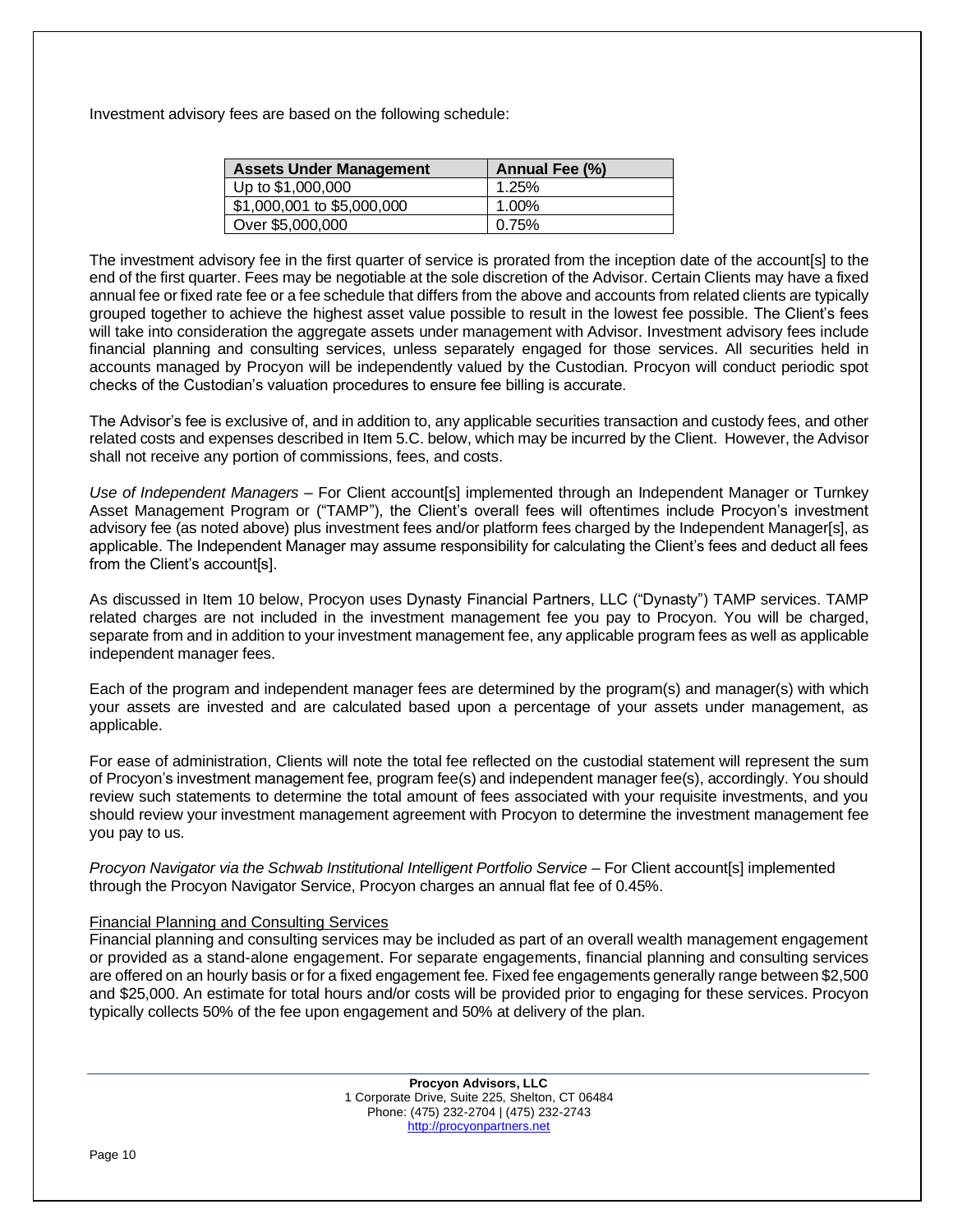Fees are based on the experience of the person performing the services, the complexity and duration the services to be provided. The hourly rates are as follows.

| <b>Managing Director</b>            | \$450 / hr |
|-------------------------------------|------------|
| <b>Certified Financial Planners</b> | \$350/hr   |
| Non-CFP Analysts                    | \$250 / hr |

#### Retirement Plan Advisory Services

Retirement plan advisory fees are paid quarterly, either in advance of or at the end of each calendar quarter, pursuant to the terms of the Investment Fiduciary & Retirement Plan Consulting Agreement. Fees may be charged as a percentage of the market value of assets in the Plan or as a negotiated flat fee.

Asset-based fees are based on the following schedule:

| <b>Assets Under Management</b> | <b>Annual Rate</b> |  |
|--------------------------------|--------------------|--|
| Up to \$3,500,000              | 0.500%             |  |
| \$3,500,001 to \$5,000,000     | 0.400%             |  |
| \$5,000,001 to \$7,500,000     | 0.300%             |  |
| \$7,500,001 to \$10,000,000    | 0.250%             |  |
| \$10,000,001 to \$15,000,00    | 0.225%             |  |
| \$15,000,001 to \$20,000,000   | 0.200%             |  |
| \$20,000,001 to \$35,000,000   | 0.175%             |  |
| \$35,000,001 to \$50,000,000   | 0.150%             |  |
| \$50,000,001 to \$75,000,000   | 0.125%             |  |
| Over \$75,000,000              | 0.100%             |  |

Fees may be negotiable depending on the size and complexity of the Plan. Certain Clients may have fee schedules that differ from the schedule above.

#### Educational Seminar and Workshops

Educational seminars and workshops, are offered on a fixed fee ranging up to \$2,500 per engagement. The fixed fee will be agreed upon before the engagement. The fee is based on the content, amount of research conducted, number of hours of preparation needed, and the number of attendees.

#### Institutional Consulting Services

Institutional consulting services are offered at an hourly rate of up to \$450 per hour or for a fixed engagement fee. Fees are based on the experience of the person performing the services, the complexity and duration the services to be provided. An estimate for total hours and/or costs will be determined prior to engaging for these services.

# **B. Fee Billing**

# Investment Management Services

Investment advisory fees will be calculated by the Advisor or its delegate and deducted from the Client's account[s] at the Custodian. The Advisor shall send an invoice to the Custodian indicating the amount of the fees to be deducted from the Client's account[s] at the beginning of the respective quarter. The amount due is calculated by applying the quarterly rate (annual rate divided by 4) to the total assets under management with Procyon at the end of the prior quarter. Clients will be provided with a statement, at least quarterly, from the Custodian reflecting deduction of the investment advisory fee. It is the responsibility of the Client to verify the accuracy of these fees as listed on the Custodian's brokerage statement as the Custodian does not assume this responsibility. Clients provide written authorization permitting advisory fees to be deducted by Procyon directly from their accounts held by the Custodian as part of the investment advisory agreement and separate account forms provided by the Custodian.

The Client may make additions or withdrawals from the account[s] at any time, subject to the Advisor's right to terminate an account or the overall relationship. If assets in excess of \$10,000 are deposited into or withdrawn from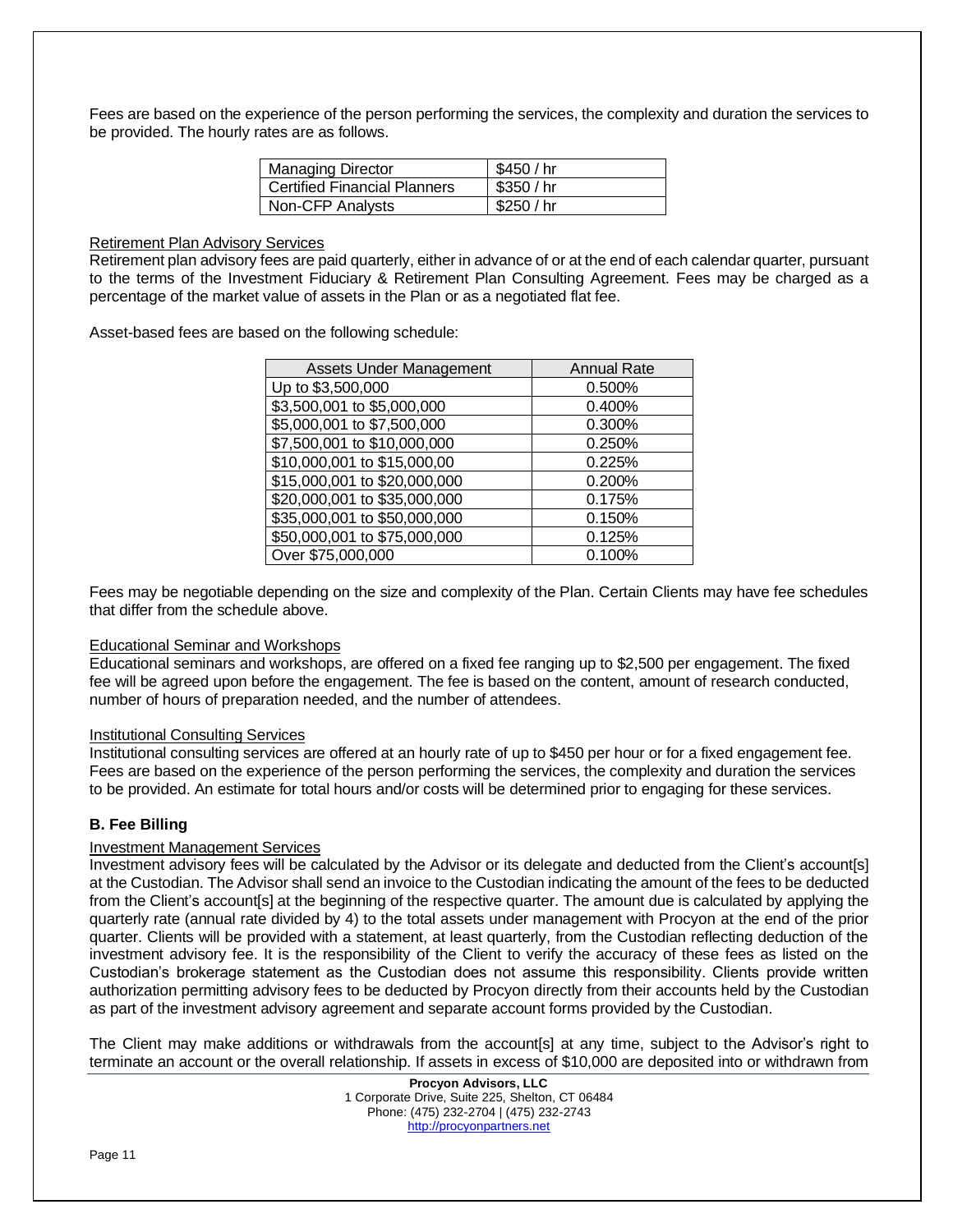the Client's account[s], an adjustment will be made in the next billing period to reflect the fee difference. Additions may be in cash or securities provided that the Advisor reserves the right to liquidate any transferred securities or decline to accept particular securities into a Client's account[s]. Clients may withdraw account assets on notice to Procyon, subject to the usual and customary securities settlement procedures. However, the Advisor typically designs its investment portfolios as long-term investments and the withdrawal of assets may impair the achievement of a Client's investment objectives. Procyon may consult the Client about the implications of such transactions. Clients are advised that when such securities are liquidated, they may be subject to securities transaction fees, short-term redemption fees, and/or tax ramifications.

*Use of Independent Managers –* Client account[s] implemented through Independent Manager[s] will be billed in accordance to the separate agreement[s] with the respective parties. These parties will typically add Procyon's investment advisory fee and deduct the overall fee from the Client's account[s].

*Schwab Institutional Intelligent Portfolio Service* – The overall investment advisory fee will be calculated by Procyon and deducted from the Client's account[s] at the Custodian. Fees are calculated based on the market value of assets under management at the end of the quarter. Clients will be provided an account statement, at least quarterly from Schwab. Clients invested through the Schwab Intelligent Portfolio Service will not be charged a separate fee for securities transaction fees for the purchase and rebalancing of the Client's investment portfolio. Clients will be responsible for the sale of any legacy investments for implementation into the Schwab Intelligent Portfolio Service. The fees charged by Procyon are separate and distinct from these custody and execution fees.

# Financial Planning and Consulting Services

Financial planning and consulting fees may be invoiced up to 50% of the expected total fee upon the execution of the financial planning or consulting agreement with the balance due upon completion of the engagement deliverable[s].

#### Retirement Plan Advisory Services

Retirement plan advisory fees may be directly invoiced to the Plan Sponsor or deducted from the assets of the Plan, depending on the terms of the Investment Fiduciary & Retirement Plan Consulting Agreement. For asset-based engagements, billed in advance of the quarter, fees are based on the closing asset values in the accounts at the end of the prior quarter. For asset-based engagements, billed at the end of the quarter, fees are based on the closing asset values in the accounts at the end of the calendar quarter.

# Educational Seminar and Workshops

Educational seminar and workshop fees are due upon completion of the engagement.

#### Institutional Consulting Services

Institutional consulting fees are generally invoiced upon receipt of the agreed upon deliverable[s]. However, the Advisor may require an advance payment that represents no more than 50% of the expected fee.

# **C. Other Fees and Expenses**

Clients may incur certain fees or charges imposed by third parties, other than Procyon, in connection with investments made on behalf of the Client's account[s]. The Client is responsible for all securities execution and custody fees charged by the Custodian, if applicable. The Advisor's recommended Custodian does not charge securities transaction fees for ETF and equity trades in a Client's account, provided that the account meets the terms and conditions of the Custodian's brokerage requirements. However, the Custodian typically charges for mutual funds and other types of investments. The fees charged by Procyon are separate and distinct from these custody and execution fees.

In addition, all fees paid to Procyon for investment advisory services are separate and distinct from the internal management expenses charged by mutual funds and ETFs to their shareholders, if applicable. These fees and expenses are described in each fund's prospectus. These fees and expenses will generally be used to pay management fees for the funds, other fund expenses, account administration (e.g., custody, brokerage and account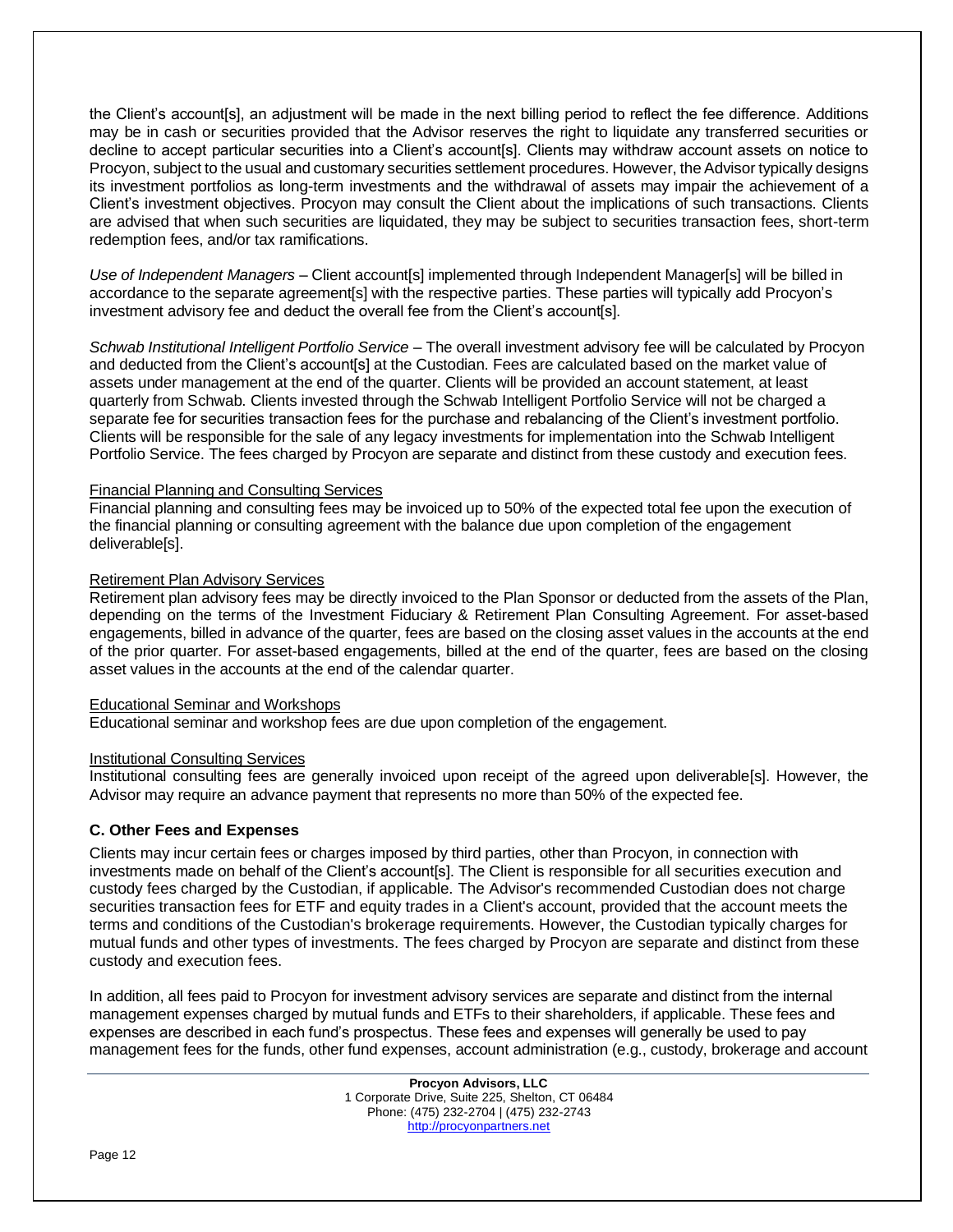reporting), and a possible distribution fee. The Client should review both the fees charged by the fund[s] and the fees charged by Procyon to fully understand the total fees to be paid. Additionally, as noted above, if warranted Procyon will select share classes which have higher internal expense ratios than institutional share classes. Please refer to Item 12 – Brokerage Practices for additional information.

# **D. Advance Payment of Fees and Termination**

# Investment Management Services

Procyon is compensated for its investment advisory services in advance of the quarter in which services are rendered. Either party may request to terminate the investment advisory agreement with Procyon, at any time, by providing advance written notice to the other party. The Client may also terminate the investment agreement within five (5) business days of signing the Advisor's agreement at no cost to the Client. After the five-day period, the Client will incur charges for bona fide advisory services rendered to the point of termination and such fees will be due and payable by the Client. The Client shall be responsible for investment advisory fees up to and including the effective date of termination. Upon termination, the Advisor will refund any unearned, prepaid fees to the Client in the following month's billing cycle. The Client's investment advisory agreement with the Advisor is non-transferable without the Client's prior consent.

*Use of Independent Managers* – If a Client should wish to terminate their relationship with an Independent Manager, the terms for termination will be set forth in the respective agreements between the Client and those third parties. Procyon will assist the Client with the termination and transition as appropriate.

*Schwab Institutional Intelligent Portfolios* – Fees charged for the Program are collected quarterly in advance of services being provided. The Client may terminate the account[s] with the Program at any time by providing advance written notice to the Advisor and the Program. The Advisor will assist the Client with this process upon request. The Client shall be responsible for platform and advisory fees up to an including the effective date of termination.

# Financial Planning and Consulting Services

The Advisor is partially compensated for its financial planning and consulting services upon execution of the engagement agreement. Either party may terminate a planning agreement, at any time, by providing written notice to the other party. The Client may also terminate the financial planning agreement within five (5) business days of signing the Advisor's agreement at no cost to the Client. After the five-day period, the Client will incur charges for bona fide advisory services rendered to the point of termination and such fees will be due and payable by the Client. Upon termination, the Client shall be responsible for fees based on the hours worked by the Advisor or in the case of a fixed fee engagement, the percentage of the engagement completed. Upon termination, any unearned prepaid financial planning fees will be promptly refunded to the Client. The Client's financial planning agreement with the Advisor is non-transferable without the Client's prior consent.

# Retirement Plan Advisory Services

Procyon may be compensated for its services in advance of the quarter in which advisory services are rendered. Either party may terminate the Investment Fiduciary & Retirement Plan Consulting Agreement, at any time, by providing advance written notice to the other party. The Client shall be responsible for Investment Fiduciary & Retirement Plan Consulting fees up to and including the effective date of termination. The Advisor will refund any unearned, prepaid retirement plan advisory fees from the effective date of termination to the end of the quarter. The Client's Investment Fiduciary & Retirement Plan Consulting Agreement with the Advisor is non-transferable without the Client's prior consent.

# Educational Seminar and Workshops

Procyon is compensated upon completion of the engagement. Either party may terminate the seminar agreement, at any time, by providing advance written notice to the other party. The Client shall be responsible for fees up to and including the effective date of termination. The Client's seminar agreement with the Advisor is non-transferable without the Client's prior consent.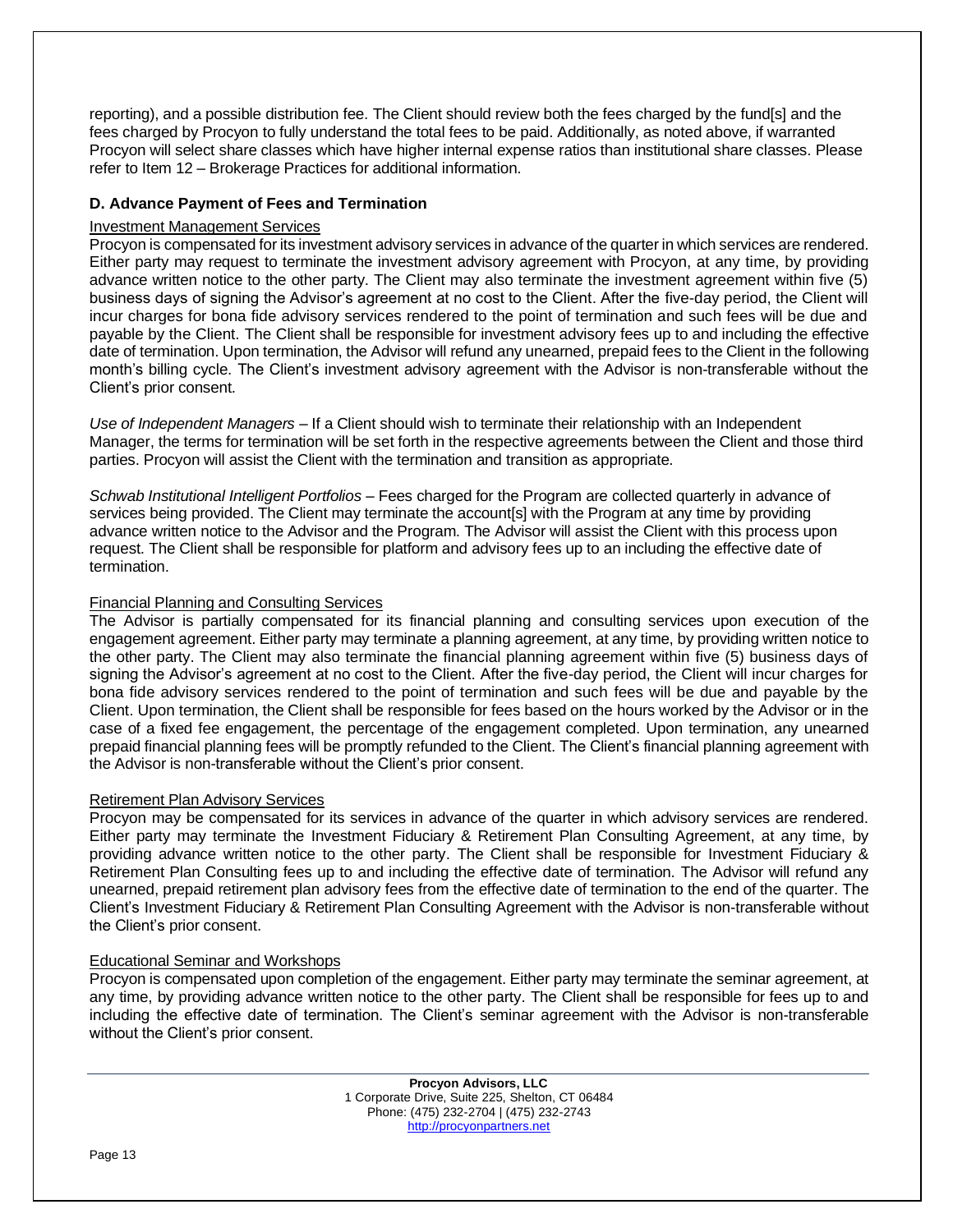# Institutional Consulting Services

The Advisor may be partially compensated for its institutional consulting services upon execution of the consulting agreement. Either party may terminate the consulting agreement, at any time, by providing advance written notice to the other party. Upon termination, the Client shall be billed for actual hours logged on the consulting project time the contractual hourly rate or in the case of a fixed fee engagement, the percentage of the engagement scope completed by the Advisor. The Client's consulting agreement with the Advisor is non-transferable without the Client's consent.

# **E. Compensation for Sales of Securities**

Procyon does not receive any compensation for securities transactions in any Client account, other than the investment advisory fees noted above.

Certain Advisory Persons may also be registered representatives of Purshe Kaplan Sterling Investments ("PKS"). In one's separate capacity as registered representative of PKS, an Advisory Person will implement securities transactions under PKS and not through Procyon. In such instances, an Advisory Person will receive commissionbased compensation in connection with the purchase and sale of securities, including 12b-1 fees for the sale of investment company products. Compensation earned by an Advisory Person in one's capacity as a registered representative is separate and in addition to Procyon's advisory fees. This practice presents a conflict of interest because Advisory Persons may have an incentive to effect securities transactions for the purpose of generating commissions rather than solely based on Client needs. Clients are not obligated to implement any recommendation provided by Advisory Persons. Neither the Advisor nor Advisory Persons will earn ongoing investment advisory fees in connection with any products or services implemented in the Advisory Person's separate capacity as a registered representative Please see Item 10 – Other Financial Industry Activities and Affiliations.

Certain Advisory Persons are also licensed as independent insurance professionals to facilitate the fulfilment of client risk management needs. As an independent insurance professional, an Advisory Person will earn commission-based compensation for selling insurance products to Clients. Insurance commissions earned by an Advisory Person are separate and in addition to Procyon's advisory fees. This practice presents a conflict of interest because a person providing investment advice on behalf of the Advisor who is also an insurance agent has an incentive to recommend insurance products to Clients for the purpose of generating commissions rather than solely based on Client needs. However, Clients are under no obligation, contractually or otherwise, to purchase insurance products through an Advisory Person.

# **Item 6 – Performance-Based Fees and Side-By-Side Management**

Procyon does not charge performance-based fees for its investment advisory services. The fees charged by Procyon are as described in Item 5 above are not based upon the capital appreciation of the funds or securities held by any Client.

Procyon does not manage any proprietary investment funds or limited partnerships (for example, a mutual fund or a hedge fund) and has no financial incentive to recommend any particular investment options to its Clients.

# **Item 7 – Types of Clients**

Procyon offers investment advisory services to individuals, families, trusts, estates, businesses institutional investors, and retirement plans. The amount of each type of Client is available on the Advisor's Form ADV Part 1A. These amounts may change over time and are updated at least annually by the Advisor. Procyon does not explicitly impose a minimum size for establishing a client relationship but does tailor its services to meet the needs of high-net-worth Clients.

#### **Item 8 – Methods of Analysis, Investment Strategies and Risk of Loss**

# **A. Methods of Analysis**

Procyon primarily employs a fundamental analysis method in developing investment strategies for its Clients. Research and analysis from Procyon is derived from numerous sources, including financial media companies,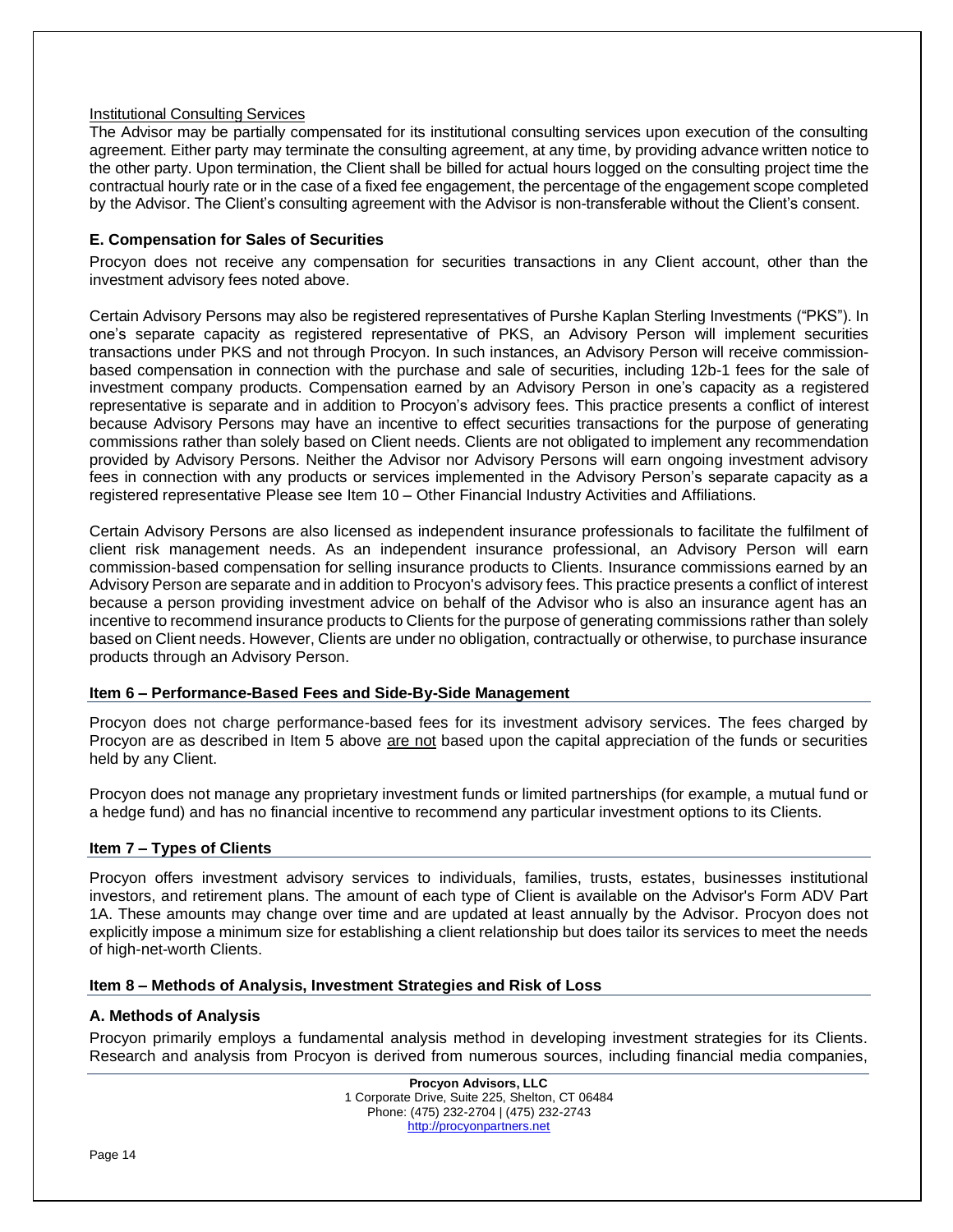third-party research materials, Internet sources, and review of company activities, including annual reports, prospectuses, press releases and research prepared by others.

*Fundamental analysis* utilizes economic and business indicators as investment selection criteria. This criteria consists generally of ratios and trends that may indicate the overall strength and financial viability of the entity being analyzed. Assets are deemed suitable if they meet certain criteria to indicate that they are a strong investment with a value discounted by the market. While this type of analysis helps the Advisor in evaluating a potential investment, it does not guarantee that the investment will increase in value. Assets meeting the investment criteria utilized in the fundamental analysis may lose value and may have negative investment performance. The Advisor monitors these economic indicators to determine if adjustments to strategic allocations are appropriate. More details on the Advisor's review process are included below in Item 13 – Review of Accounts.

As noted above, Procyon generally employs a long-term investment strategy for its Clients, as consistent with their financial goals. Procyon will typically hold all or a portion of a security for more than a year but may hold for shorter periods for the purpose of rebalancing a portfolio or meeting the cash needs of Clients. At times, Procyon may also buy and sell positions that are more short-term in nature, depending on the goals of the Client and/or the fundamentals of the security, sector or asset class.

# **B. Risk of Loss**

Investing in securities involves certain investment risks. Securities will fluctuate in value or may lose value. Clients should be prepared to bear the potential risk of loss. Procyon will assist Clients in determining an appropriate strategy based on their tolerance for risk and other factors noted above. However, there is no guarantee that a Client will meet their investment goals.

Each Client engagement will entail a review of the Client's investment goals, financial situation, time horizon, tolerance for risk and other factors to develop an appropriate strategy for managing a Client's account. Client participation in this process, including full and accurate disclosure of requested information, is essential for the analysis of a Client's account[s]. The Advisor will work with each Client to determine their tolerance for risk as part of the portfolio construction process. The Advisor shall also rely on the financial and other information provided by the Client or their designees without the duty or obligation to validate the accuracy and completeness of the provided information. It is the responsibility of the Client to inform the Advisor of any changes in financial condition, goals or other factors that may affect this analysis. Following are some of the risks associated with the Advisor's investment approach:

# Market Risks

The value of a Client's holdings may fluctuate in response to events specific to companies or markets, as well as economic, political, or social events in the U.S. and abroad. This risk is linked to the performance of the overall financial markets.

# ETF Risks

The performance of ETFs is subject to market risk, including the possible loss of principal. The price of the ETFs will fluctuate with the price of the underlying securities that make up the funds. In addition, ETFs have a trading risk based on the loss of cost efficiency if the ETFs are traded actively and a liquidity risk if the ETFs have a large bid-ask spread and low trading volume. The price of an ETF fluctuates based upon the market movements and may dissociate from the index being tracked by the ETF or the price of the underlying investments. An ETF purchased or sold at one point in the day may have a different price than the same ETF purchased or sold a short time later.

# Mutual Fund Risks

The performance of mutual funds is subject to market risk, including the possible loss of principal. The price of the mutual funds will fluctuate with the value of the underlying securities that make up the funds. The price of a mutual fund is typically set daily therefore a mutual fund purchased at one point in the day will typically have the same price as a mutual fund purchased later that same day.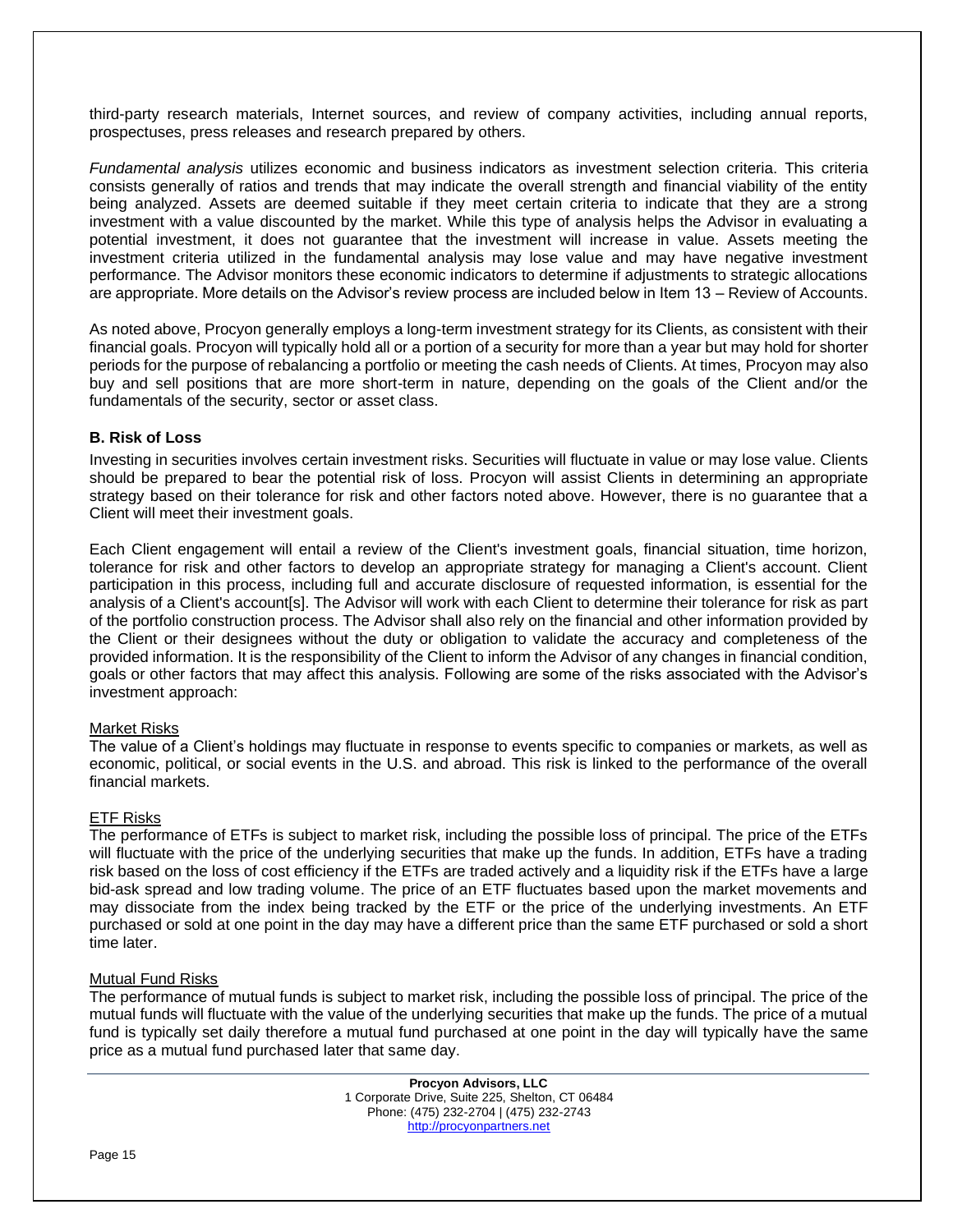# Bond Risks

Bond are subject to specific risks, including the following: (1) interest rate risks, i.e. the risk that bond prices will fall if interest rates rise, and vice versa, the risk depends on two things, the bond's time to maturity, and the coupon rate of the bond. (2) reinvestment risk, i.e. the risk that any profit gained must be reinvested at a lower rate than was previously being earned, (3) inflation risk, i.e. the risk that the cost of living and inflation increase at a rate that exceeds the income investment thereby decreasing the investor's rate of return, (4) credit default risk, i.e. the risk associated with purchasing a debt instrument which includes the possibility of the company defaulting on its repayment obligation, (5) rating downgrades, i.e. the risk associated with a rating agency's downgrade of the company's rating which impacts the investor's confidence in the company's ability to repay its debt and (6) Liquidity Risks, i.e. the risk that a bond may not be sold as quickly as there is no readily available market for the bond.

# Non-Purpose Loans and Lines of Credit

Non-purpose loans and lines of credit carry a number of risks, including but not limited to the risk of a market downturn, tax implications if collateralized securities are liquidated, and an increase in interest rates. A decline in the market value of collateralized securities held in the account[s] at the Custodian, may result in a reduction in the draw amount of the Client's line of credit, a demand from the Lending Program that the Client deposit additional funds or securities in the Client's collateral account[s], or a forced sale of securities in the Client's collateral account[s].

**Past performance is not a guarantee of future returns. Investing in securities and other investments involve a risk of loss that each Client should understand and be willing to bear. Clients are reminded to discuss these risks with the Advisor.**

# **Item 9 – Disciplinary Information**

There are no legal, regulatory or disciplinary events involving Procyon. The backgrounds of the Advisor and its Advisory Persons are available on the Investment Adviser Public Disclosure website at [www.adviserinfo.sec.gov](http://www.adviserinfo.sec.gov/) by searching with the Advisor's firm name or CRD# 288239.

On or about May 11, 2015, Phil J. Fiore, Jr. was subject to a regulatory action by the Financial Industry Regulatory Authority ("FINRA") for engaging in an outside business activity without notifying his then current employer. Without admitting nor denying the allegations against him, Mr. Fiore consented to entry of the finding of facts against him, was fined \$5,000 and suspending from associating with any FINRA member for a period of 30 days. Mr. Fiore has since satisfied the terms of this Order.

# **Item 10 – Other Financial Industry Activities and Affiliations**

# Broker-Dealer Affiliation

As noted in Item 5, certain Advisory Persons of Procyon are also registered representatives of PKS. In one's separate capacity as a registered representative, an Advisory Person will receive commissions for the implementation of recommendations for commissionable transactions. Clients are not obligated to implement any recommendation provided by an Advisory Person. Neither the Advisor nor its Advisory Person will earn ongoing investment advisory fees in connection with any products or services implemented in one's separate capacity as a registered representative.

# Procyon Benefits, LLC

The Advisor is also under common control with Procyon Benefits, LLC ("PB") an insurance referral company. For insurance recommendations, certain Advisory Persons may refer Clients to an outside insurance/benefits broker, which offers health insurance and personal property and casualty insurance. A referral fee is distributed to PB and the referring Advisory Person will receive a portion of the distributed referral fee. This poses a conflict of interest, where Procyon and its Advisory Persons can be incentivized to recommend an Insurance/Benefits broker that has an arrangement with PB. Fees collected from any product implementation referral do not offset regular advisory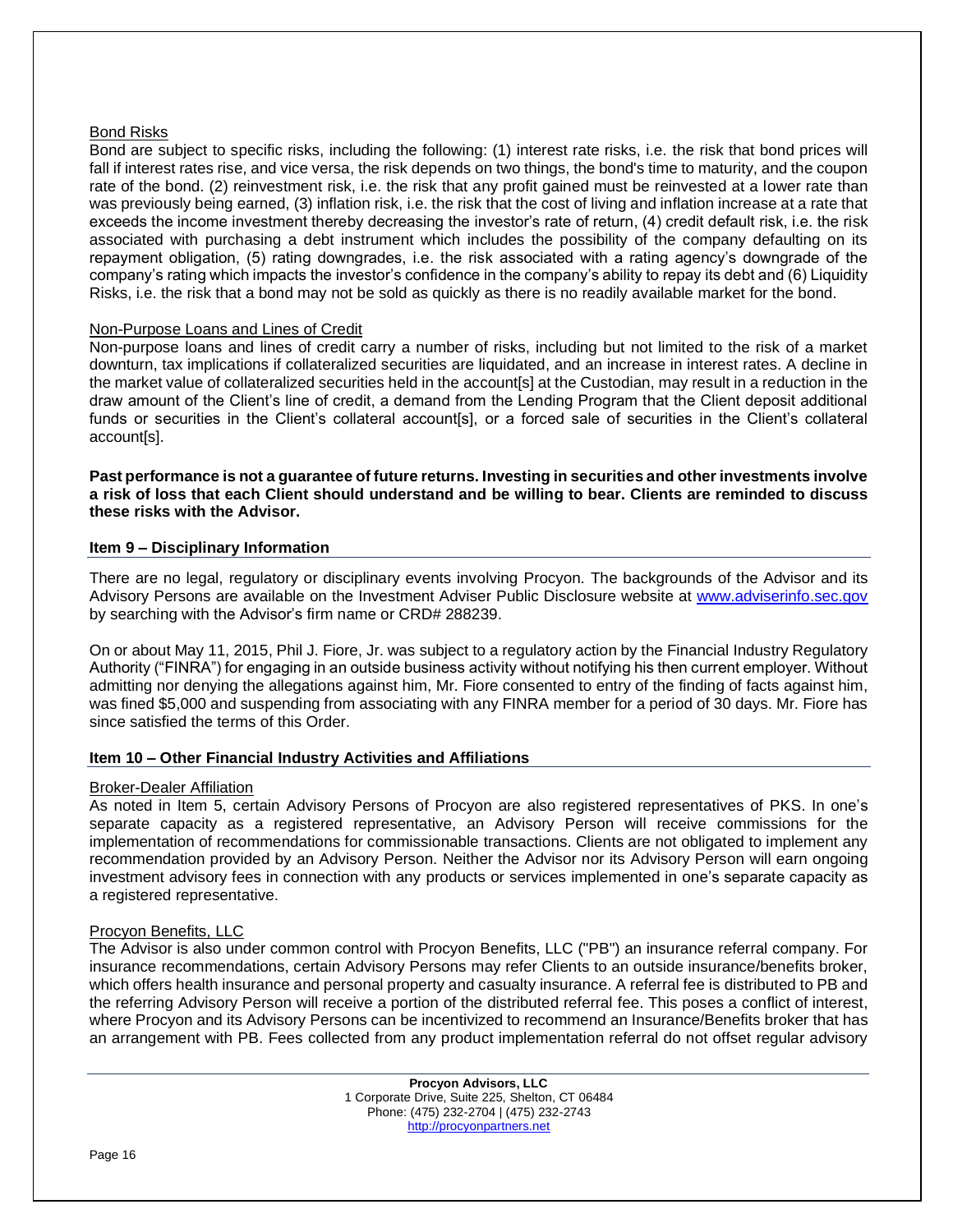fees. Clients are under no obligation to implement or purchase any insurance products through a recommended insurance/benefits broker. Please see additional disclosure regarding insurance agency affiliations below.

#### Insurance Agency Affiliations

As noted in Item 5, certain Advisory Persons are also licensed insurance professionals. Implementations of insurance recommendations are separate and apart from an Advisory Person's role with the Advisor. As an insurance professional, an Advisory Person will receive customary commissions and other related revenues from the various insurance companies whose products are sold. An Advisory Person is not required to offer the products of any particular insurance company. Commissions generated by insurance sales do not offset regular advisory fees. This practice presents a conflict of interest in recommending certain products of the insurance companies. Clients are under no obligation to implement any recommendations made by an Advisory Person or the Advisor.

#### Affiliation with Dynasty Financial Partners

The Advisor maintains a business relationship with Dynasty Financial Partners, LLC ("Dynasty"). Dynasty offers operational and back office core service support including access to a network of service providers. Through the Dynasty network of service providers, Advisor has access to discounts on trading technology, transition support, reporting, custody, brokerage, compliance, and other related consulting services.

While the Advisor believes this open architecture structure for operational services best serves the interests of its advisory Clients, this relationship may potentially present certain conflicts of interest due to the fact that Dynasty retains a portion of the platform or other third-party fees paid by the Advisor or Clients for the services referenced herein.

Dynasty's subsidiary, Dynasty Wealth Management, LLC ("DWM"), a registered investment advisor, also provides access to a range of investment services, including separately managed accounts ("SMAs"), mutual fund and ETF asset allocation strategies and unified managed accounts ("UMAs") managed by external third-party managers (collectively the "Investment Programs"). The Advisor may receive more advantageous pricing as assets increase, which poses a conflict of interest with the Client.

The Advisor seeks, at all times, to ensure thatany such conflicts are addressed on a fully disclosed basis and investment decisions are handled in a manner that is aligned with its Clients'best interests. The Advisor does not receive any portion of the fees paid directly to Dynasty or the service providers made available through its platform, and the Advisor reviews all such relationships on anongoing basis in an effort to ensure Clients are receiving competitive rates in relation to the quality and scope of the services provided.

# Procyon Navigator via the Schwab Institutional Intelligent Portfolio Service

Procyon may recommend that a Client's investment portfolio be implemented through Procyon Navigator, via the Schwab Institutional Intelligent Portfolio Service. This service is provided in connection with SWII, an affiliate of Charles Schwab, Inc., one of the Advisor's recommended Custodians. The Advisor does not receive compensation from SWII, Schwab or any other affiliate for these services. Clients will not be additionally charged for this service, please see Item 5 – Fees and Compensation for additional details.

# Procyon Tax, LLC

Procyon offers access to a tax solution provided by a third-party independent outside accountant, CironeFriedberg, LLP ("CironeFriedberg") under the business name "Procyon Tax". CironeFriedberg pays a portion of its revenue to Procyon for any Clients referred. This practice presents a conflict of interest as management persons are incentivized to recommend that Clients engage with CironeFriedberg for their tax needs. Clients are under no obligation to utilize CironeFriedberg in order to maintain a relationship with the Advisor.

# **Item 11 – Code of Ethics, Participation or Interest in Client Transactions and Personal Trading**

# **A. Code of Ethics**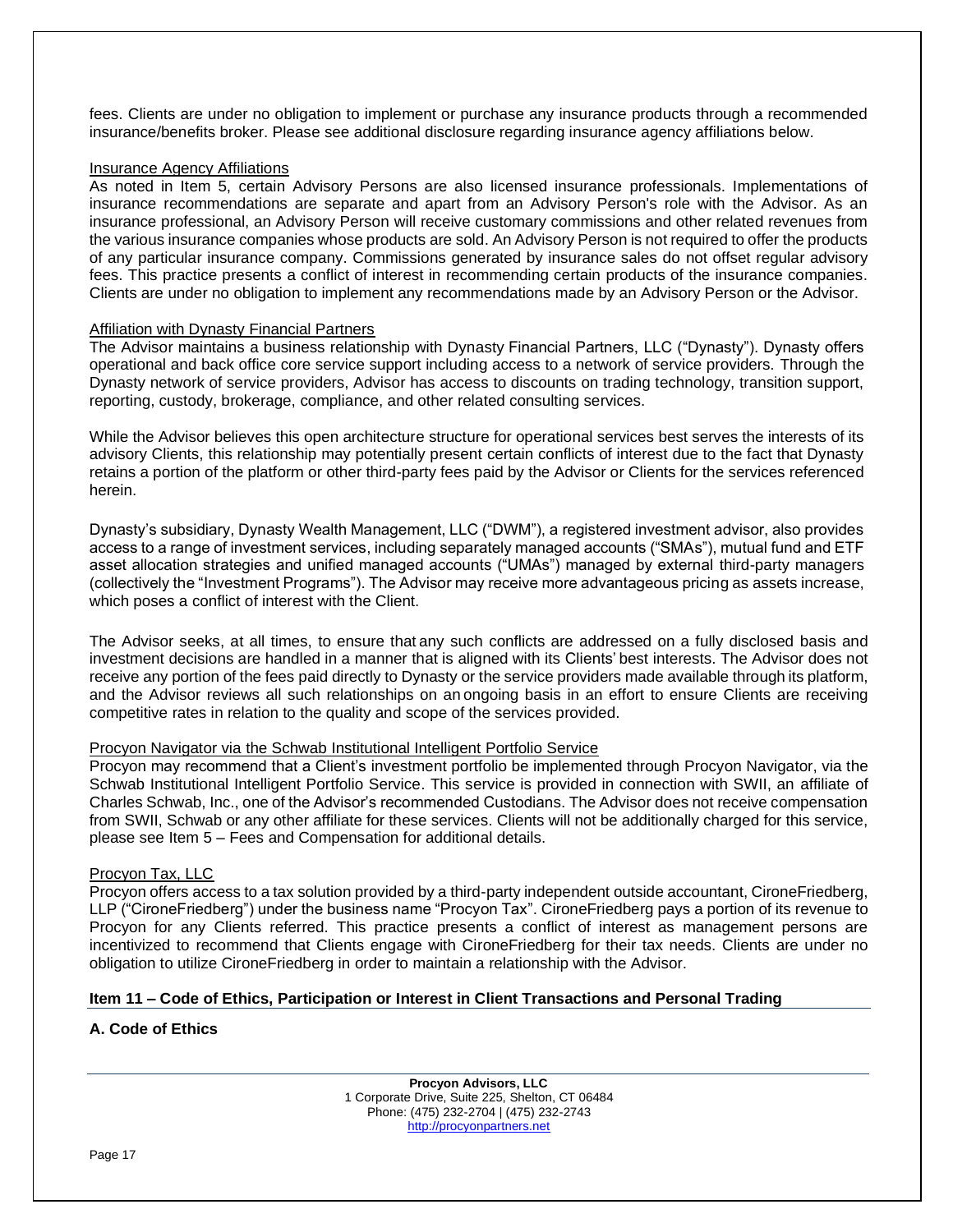Procyon has implemented a Code of Ethics that defines the Advisor's fiduciary commitment to each Client. This Code of Ethics applies to all persons associated with Procyon ("Supervised Persons"). The Code of Ethics was developed to provide general ethical guidelines and specific instructions regarding the Advisor's duties to Clients. Procyon and its personnel owe a duty of loyalty, fairness and good faith towards each Client. It is the obligation of Procyon Supervised Persons to adhere not only to the specific provisions of the Code, but also to the general principles that guide the Code. The Code of Ethics covers a range of topics that address employee ethics and conflicts of interest. To request a copy of our Code of Ethics, please contact the Advisor at (475) 232-2704.

# **B. Personal Trading with Material Interest**

Procyon allows Supervised Persons to purchase or sell the same securities that may be recommended to and purchased on behalf of Clients. Procyon does not act as principal in any transactions. In addition, the Advisor does not act as the general partner of a fund, or advise an investment company. Procyon does not have a material interest in any securities traded in Client accounts.

# **C. Personal Trading in Same Securities as Clients**

Procyon allows Supervised Persons to purchase or sell the same securities that may be recommended to and purchased on behalf of Clients. Owning the same securities that are recommended (purchase or sell) to Clients presents a conflict of interest that, as fiduciaries, must be disclosed to Clients and mitigated through internal policies and procedures. As noted above, the Advisor has adopted a Code of Ethics, which addresses insider trading (material non-public information controls) and personal securities reporting procedures. When trading for personal accounts, Supervised Persons of Procyon have a conflict of interest if trading in the same securities. The fiduciary duty to act in the best interest of its Clients can be violated if personal trades are made with more advantageous terms than Client trades, or by trading based on material non-public information. This risk is mitigated by Procyon's required reporting of personal securities trades by its employees for review by the Chief Compliance Officer ("CCO"). The Advisor has also adopted written policies and procedures to detect the misuse of material, non-public information.

# **D. Personal Trading at Same Time as Client**

While Procyon allows Supervised Persons to purchase or sell the same securities that may be recommended to and purchased on behalf of Clients, such trades are typically aggregated with Client orders or traded afterward. **At no time will Procyon transact in any security to the detriment of any Client.** 

# **Item 12 – Brokerage Practices**

# **A. Recommendation of Custodian[s]**

Procyon does not have discretionary authority to select the broker-dealer/custodian for custody and execution services. The Client will engage the broker-dealer/custodian (herein the "Custodian") to safeguard Client assets and authorize Procyon to direct trades to the Custodian as agreed upon in the investment advisory agreement. Further, Procyon does not have the discretionary authority to negotiate commissions on behalf of Clients on a trade-by-trade basis.

While Procyon does not exercise discretion over the selection of the Custodian, it may recommend the Custodian[s] to Clients for custody and execution services. Clients are not obligated to use the Custodian recommended by the Advisor and will not incur any extra fee or cost associated with using a custodian not recommended by Procyon. However, Procyon may be limited in the services it can provide if a recommended Custodian is not engaged. Procyon may recommend the Custodian based on criteria such as, but not limited to, reasonableness of commissions charged to the Client, services made available to the Client, its reputation, and/or the location of the Custodian's offices.

After a careful evaluation of the major custodians available, Procyon will generally recommend that Clients establish their account[s] at either:

> **Procyon Advisors, LLC** 1 Corporate Drive, Suite 225, Shelton, CT 06484 Phone: (475) 232-2704 | (475) 232-2743 [http://procyonpartners.net](http://procyonpartners.net/)

Page 18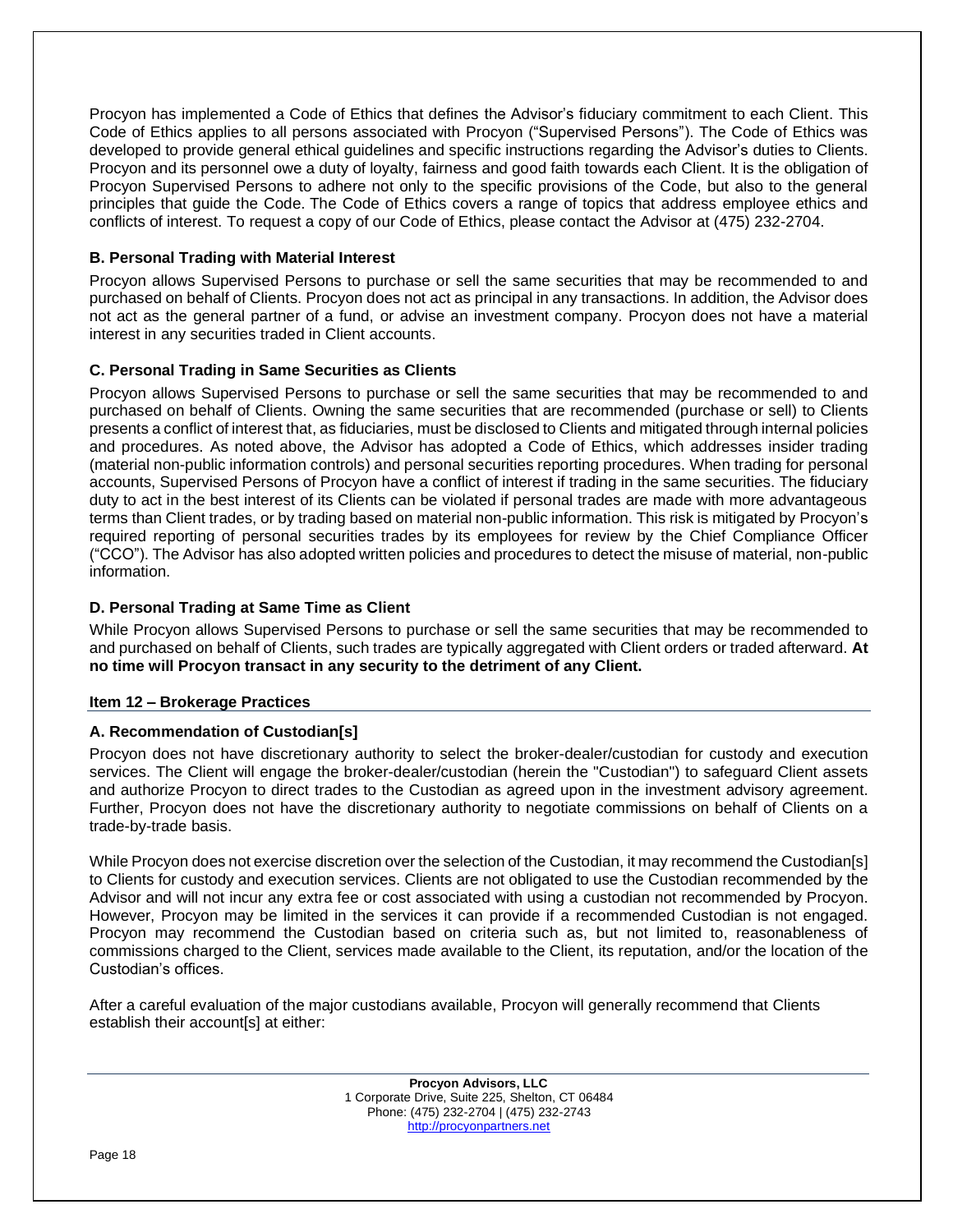- Charles Schwab & Co., Inc. ("Schwab"), a FINRA-registered broker-dealer and member SIPC. Schwab will serve as the Client's "qualified custodian." Procyon maintains an institutional relationship with Schwab, whereby the Advisor receives economic benefits from Schwab.
- Fidelity Clearing and Custody Solutions, a division of Fidelity Brokerage Services LLC and related entities and related entities of Fidelity Investments, Inc. (collectively "Fidelity"). Fidelity is an unaffiliated SECregistered broker-dealer and FINRA member. Fidelity will serve as the Client's "qualified custodian." The Advisor maintains an institutional relationship with Fidelity, whereby the Advisor may receive economic benefits from Fidelity.

The Advisor has established an institutional relationship with Schwab and Fidelity to assist the Advisor in managing Client account[s]. Access to the Schwab and Fidelity platform is provided at no charge to the Advisor. The platforms includes brokerage, custody, administrative support, record keeping, technology, and related services designed to support registered investment advisors like Procyon in serving Clients. These services are intended to serve the best interests of the Advisor's Clients.

Schwab and Fidelity may charge brokerage commissions (securities transaction fees) for effecting certain securities transactions. Schwab and Fidelity enable the Advisor to obtain certain no-load mutual funds without securities transaction fees and other no-load funds at nominal transaction charges. Schwab and Fidelity's commission rates are generally considered discounted from customary retail commission rates. However, the commissions and transaction fees charged by Schwab and Fidelity may be higher or lower than those charged by other custodians and broker-dealers. Please see Item 14 below for additional information.

Following are additional details regarding the brokerage practices of the Advisor:

#### Soft Dollars

Soft dollars are revenue programs offered by broker-dealers/custodians whereby an advisor enters into an agreement to place security trades with a broker-dealer/custodian in exchange for research and other services. **Procyon does not participate in soft dollar programs sponsored or offered by any broker-dealer-custodian. However, the Advisor does receive certain economic benefits from the Custodian. Please see Item 14 below.**

# Brokerage Referrals

Procyon does not receive any compensation from any third party in connection with the recommendation for establishing an account.

# Directed Brokerage

All Clients are serviced on a "directed brokerage basis", where Procyon will place trades within the established account[s] at the Custodian designated by the Client. Further, all Client accounts are traded within their respective account[s], unless instructed otherwise by the Client. The Advisor will not engage in any principal transactions (i.e., trade of any security from or to the Advisor's own account) or cross transactions with other Client accounts (i.e., purchase of a security into one Client account from another Client's account[s]). Procyon will not be obligated to select competitive bids on securities transactions and does not have an obligation to seek the lowest available transaction costs. These costs are determined by the Custodian.

A Client may pay a commission that is higher than another qualified custodian might charge to effect the same transaction. The Advisor has determined in good faith that the commissions charged by Schwab and Fidelity are reasonable in relation to the value of the brokerage and research services received. In seeking best execution, the determinative factor is not necessarily the lowest possible cost, but whether the transaction represents the best qualitative execution, taking into consideration the full range of the Custodian's services, including the value of research provided, execution capability, commission rates, and responsiveness. Accordingly, although the Advisor will seek competitive rates to the benefit of all Clients, it may not necessarily obtain the lowest possible commission rates for specific Client account transactions. Although the investment research products and services that may be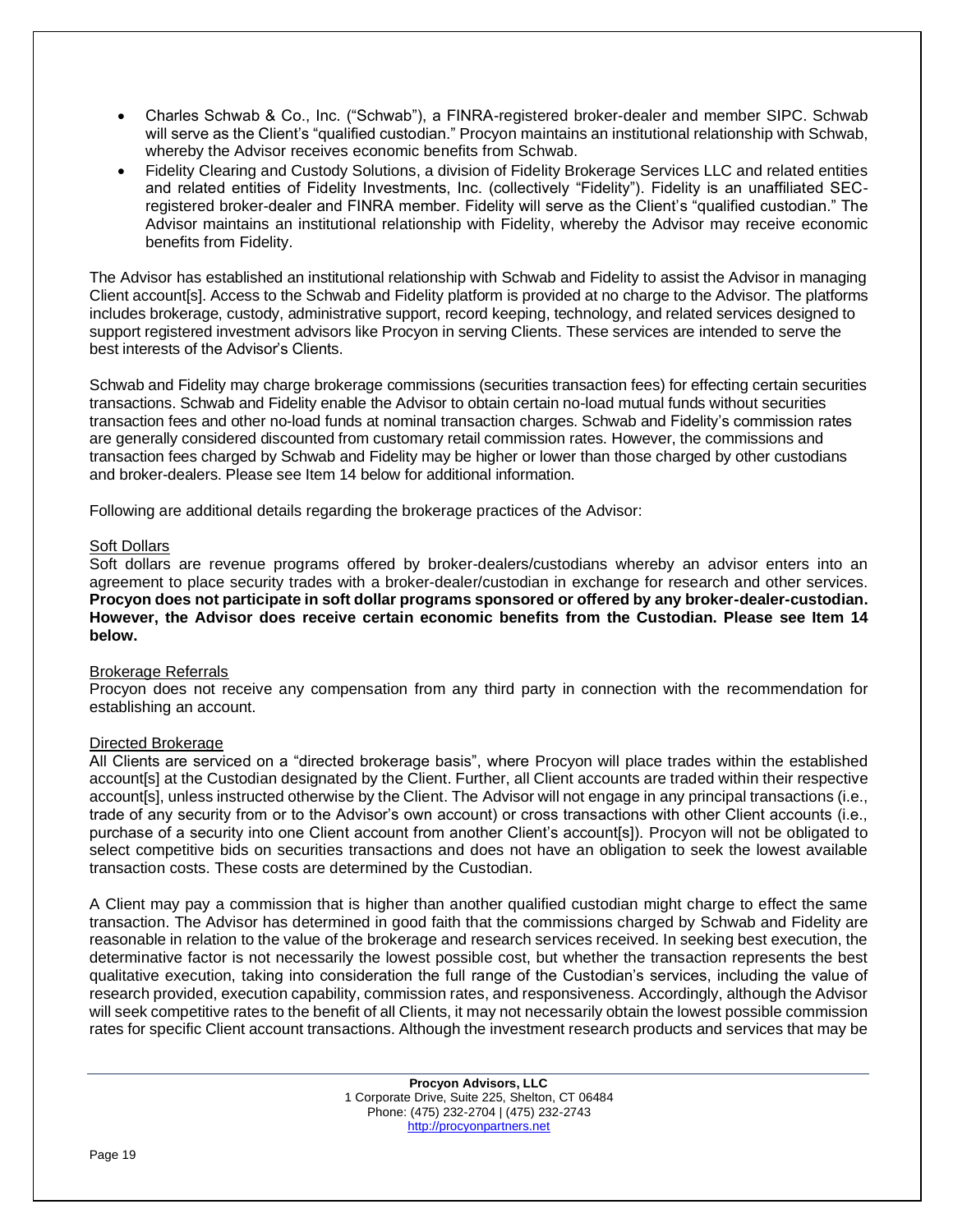obtained by the Advisor will generally be used to service all of the Advisor's Clients, they may not equally benefit all Clients. Please also see Item 14.

# **B. Aggregating and Allocating Trades**

The primary objective in placing orders for the purchase and sale of securities for Client accounts is to obtain the most favorable net results taking into account such factors as 1) price, 2) size of the order, 3) difficulty of execution, 4) confidentiality and 5) skill required of the Custodian. Procyon will execute its transactions through the Custodian as designated by the Client, unless otherwise instructed by the Client.

Procyon may aggregate orders in a block trade or trades when securities are purchased or sold through the Custodian for multiple (discretionary) accounts. If a block trade cannot be executed in full at the same price or time, the securities actually purchased or sold by the close of each business day must be allocated in a manner that is consistent with the initial pre-allocation or other written statement. This is done in a way that does not consistently advantage or disadvantage any particular Clients' accounts.

#### **Item 13 – Review of Accounts**

#### **A. Frequency of Reviews**

Securities in Client accounts are monitored on a regular and continuous basis by Principals of Procyon and periodicially by the CCO. Formal reviews are generally conducted at least annually or more frequently depending on the needs of the Client. For Clients with their account[s] in the Schwab Intelligent Portfolio Service, the frequency and formal nature of meetings will depend on the size of the Client relationship. Accounts will be provided with telephonic meetings, unless otherwise agreed in the investment advisory agreement.

# **B. Causes for Reviews**

In addition to the investment monitoring noted in Item 13.A. above, each Client account shall be reviewed at least annually. Reviews may be conducted more frequently at the Client's request. Accounts may be reviewed as a result of major changes in economic conditions, known changes in the Client's financial situation, and/or large deposits or withdrawals in the Client's account[s]. The Client is encouraged to notify Procyon if changes occur in the Client's personal financial situation that might adversely affect the Client's investment plan. Additional reviews may be triggered by material market, economic or political events.

# **C. Review Reports**

The Client will receive brokerage statements no less than quarterly from the Custodian. These brokerage statements are sent directly from the Custodian to the Client. The Client may also establish electronic access to the Custodian's website so that the Client may view these reports and their account activity. Client brokerage statements will include all positions, transactions and fees relating to the Client's account[s]. The Advisor may also provide Clients with periodic reports regarding their holdings, allocations, and performance.

#### **Item 14 – Client Referrals and Other Compensation**

#### **A. Compensation Received by Procyon**

Procyon is a fee-based advisory firm that is compensated solely by its Clients and not from any investment product. Procyon does not receive commissions or other compensation from product sponsors, broker-dealers, or any unrelated third party. Procyon may refer Clients to various unaffiliated, non-advisory professionals (e.g., attorneys, accountants, estate planners) to provide certain financial services necessary to meet the goals of its Clients. Likewise, Procyon may receive non-compensated referrals of new Clients from various third-parties.

As noted in item 12, Procyon has established an institutional relationship with Fidelity to assist the Advisor in managing Client account[s].

Participation in Institutional Advisor Platform (Schwab)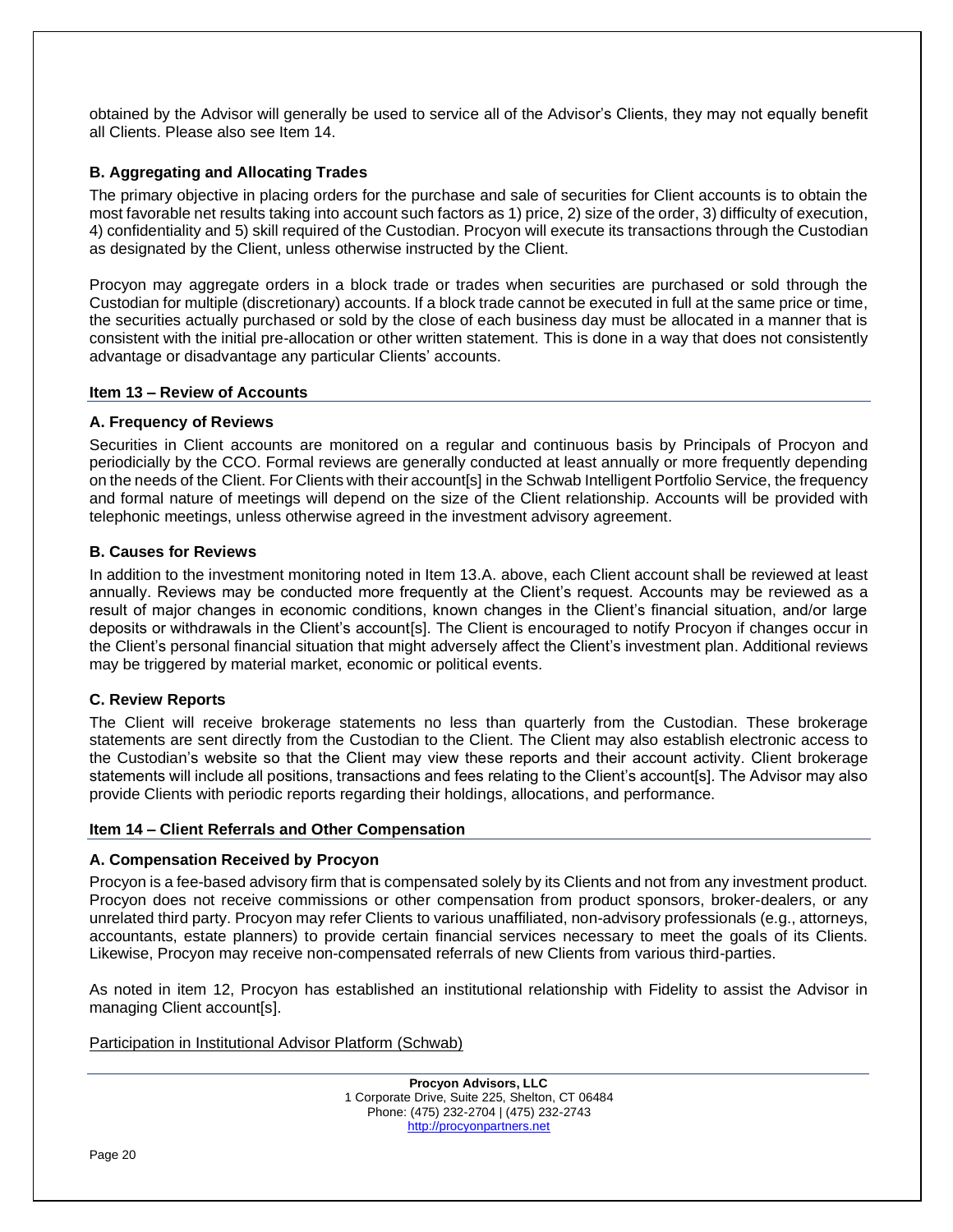Procyon has established an institutional relationship with Schwab through its "Schwab Advisor Services" unit, a division of Schwab dedicated to serving independent advisory firms like Procyon. As a registered investment advisor participating on the Schwab Advisor Services platform, Procyon receives access to software and related support without cost because the Advisor renders investment management services to Clients that maintain assets at Schwab. Services provided by Schwab Advisor Services benefit the Advisor and many, but not all services provided by Schwab will benefit Clients. In fulfilling its duties to its Clients, the Advisor endeavors at all times to put the interests of its Clients first. Clients should be aware, however, that the receipt of economic benefits from a custodian creates a conflict of interest since these benefits may influence the Advisor's recommendation of this custodian over one that does not furnish similar software, systems support, or services.

*Services that Benefit the Client* – Schwab's institutional brokerage services include access to a broad range of investment products, execution of securities transactions, and custody of Client's funds and securities. Through Schwab, the Advisor may be able to access certain investments and asset classes that the Client would not be able to obtain directly or through other sources. Further, the Advisor may be able to invest in certain mutual funds and other investments without having to adhere to investment minimums that might be required if the Client were to directly access the investments.

*Services that May Indirectly Benefit the Client* – Schwab provides participating advisors with access to technology, research, discounts and other services. In addition, the Advisor receives duplicate statements for Client accounts, the ability to deduct advisory fees, trading tools, and back office support services as part of its relationship with Schwab. These services are intended to assist the Advisor in effectively managing accounts for its Clients, but may not directly benefit all Clients.

*Services that May Only Benefit the Advisor* – Schwab also offers other services and financial support to Procyon that may not benefit the Client, including: educational conferences and events, financial start-up support, consulting services and discounts for various service providers. Access to these services creates a financial incentive for the Advisor to recommend Schwab, which results in a conflict of interest. Procyon believes, however, that the selection of Schwab as Custodian is in the best interests of its Clients.

# Participation in Institutional Advisor Platform (Fidelity)

The Advisor has established an institutional relationship with Fidelity to assist the Advisor in managing Client account[s]. As part of the arrangement, Fidelity also makes available to the Advisor, at no additional charge to the Advisor, certain research and brokerage services, including research services obtained by Fidelity directly from independent research companies. The Advisor may also receive additional services and support from Fidelity. As a result of receiving such services for no additional cost, the Advisor may have an incentive to continue to use or expand the use of Fidelity's services. The Advisor examined this potential conflict of interest when it chose to enter into the relationship with Fidelity and has determined that the relationship is in the best interests of the Advisor's Clients and satisfies its Client obligations, including its duty to seek best execution. Please see Item 12 above.

The Advisor receives access to software and related support without cost because the Advisor renders investment management services to Clients that maintain assets at Fidelity. The software and related systems support may benefit the Advisor, but not its Clients directly. In fulfilling its duties to its Clients, the Advisor endeavors at all times to put the interests of its Clients first. Clients should be aware, however, that the receipt of economic benefits and financial support from a custodian creates a conflict of interest since these benefits may influence the Advisor's recommendation of this custodian over one that does not furnish similar software, systems support, or services.

Additionally, the Advisor receives financial support from Fidelity for the transition of Client account[s] to Fidelity ("Transition Assistance") by reimbursing Clients for transfer costs. Additional financial support is dependent upon the total assets under management that are transitioned to Fidelity. The following benefits are also received from Fidelity: receipt of duplicate Client confirmations and bundled duplicate statements; access to a trading desk that exclusively services its institutional participants; access to block trading which provides the ability to aggregate securities transactions and then allocate the appropriate shares to Client accounts; and access to an electronic communication network for Client order entry and account information.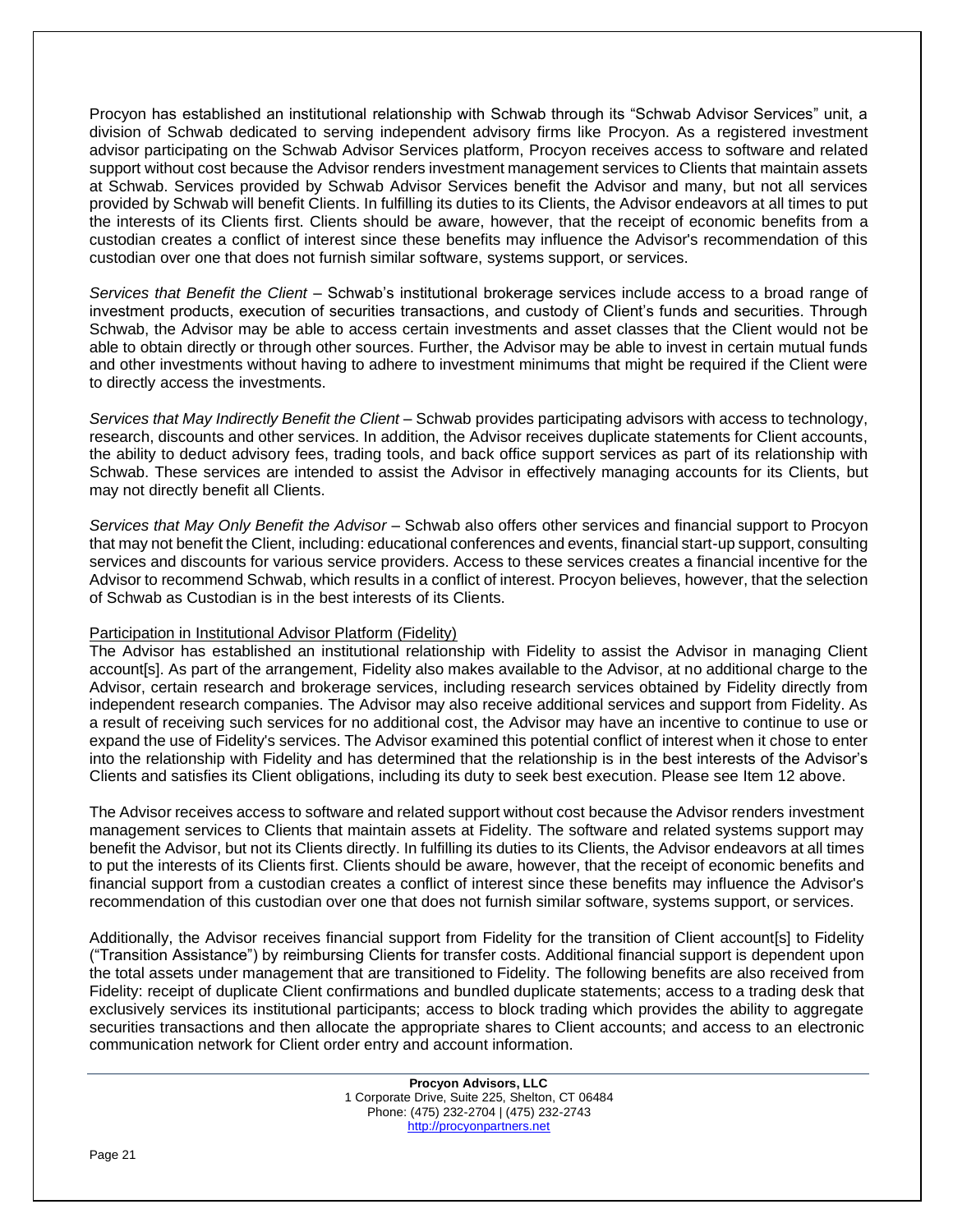#### Marketing Support

Procyon may receive marketing support from various partners, vendors and/or product providers. Investment decisions are not influenced by this support.

# CironeFriedberg

As noted above, Procyon has entered into a referral arrangement with CironeFriedberg, a tax advisory firm. CironeFriedberg provides tax advice services to Clients of Procyon and in return, shares in the revenue with Procyon Tax. A conflict of interest exists in that Procyon has a financial incentive to recommend the tax services of CironeFriedberg to Clients as Procyon receives referral fees from CironeFriedberg.

# **B. Client Referrals from Solicitors**

Procyon engages and compensates unaffiliated third-party referral sources (each a "Solicitor") for Client referrals. Clients will not pay a higher fee to Procyon as a result of such payments to a Solicitor. The Advisor shall enter into an agreement with the Solicitor, which requires that full disclosure of the compensation and other conflicts is provided to the prospective Client prior to or at the time of entering into the advisory agreement.

Procyon also engages appointment setting and marketing firms to generate investor leads. Procyon pays a monthly or per referral fee for these services. Use of these services do not result in any additional charges or higher fees to Clients.

# **Item 15 – Custody**

Procyon does not accept or maintain custody of any Client accounts, except for the authorized deduction of the Advisor's fee. All Clients must place their assets with a "qualified custodian". Clients are required to engage the Custodian to retain their funds and securities and direct Procyon to utilize the Custodian for the Client's security transactions. Procyon encourages Clients to review statements provided by the Custodian. For more information about Custodians and brokerage practices, see Item 12 – Brokerage Practices.

If the Client gives the Advisor authority to move money from one account to another account, the Advisor may have custody of those assets. In order to avoid additional regulatory requirements in these cases, the Custodian and the Advisor have adopted safeguards to ensure that the money movements are completed in accordance with the Client's instructions.

# **Item 16 – Investment Discretion**

For its retail investment advisory services, Procyon generally has discretion over the selection and amount of securities to be bought or sold in Client accounts without obtaining prior consent or approval from the Client. However, these purchases or sales may be subject to specified investment objectives, guidelines, or limitations previously set forth by the Client and agreed to by Procyon. Discretionary authority will only be authorized upon full disclosure to the Client. The granting of such authority will be evidenced by the Client's execution of an investment advisory agreement containing all applicable limitations to such authority. All discretionary trades made by Procyon will be in accordance with each Client's investment objectives and goals.

# **Item 17 – Voting Client Securities**

Procyon accepts the authority to vote a Client's securities (i.e., proxies) on their behalf. When the Advisor accepts such responsibility, it will cast proxy votes only in a manner it believes consistent with the best interest of its Clients. At any time Clients may contact the Advisor to request information about how proxies were voted for that Client's securities. A brief summary of the Advisor's proxy voting policies and procedures is as follows:

The Advisor has engaged Broadbridge, a third-party, independent proxy advisory firm, to provide it with ProxyEdge which provides research, analysis, and recommendations on the various proxy proposals for the securities that the Advisor manages with the aim of maximizing shareholder value. In engaging ProxyEdge for that purpose, the Advisor has reviewed ProxyEdge's Proxy Guidelines for the current proxy voting season and has approved the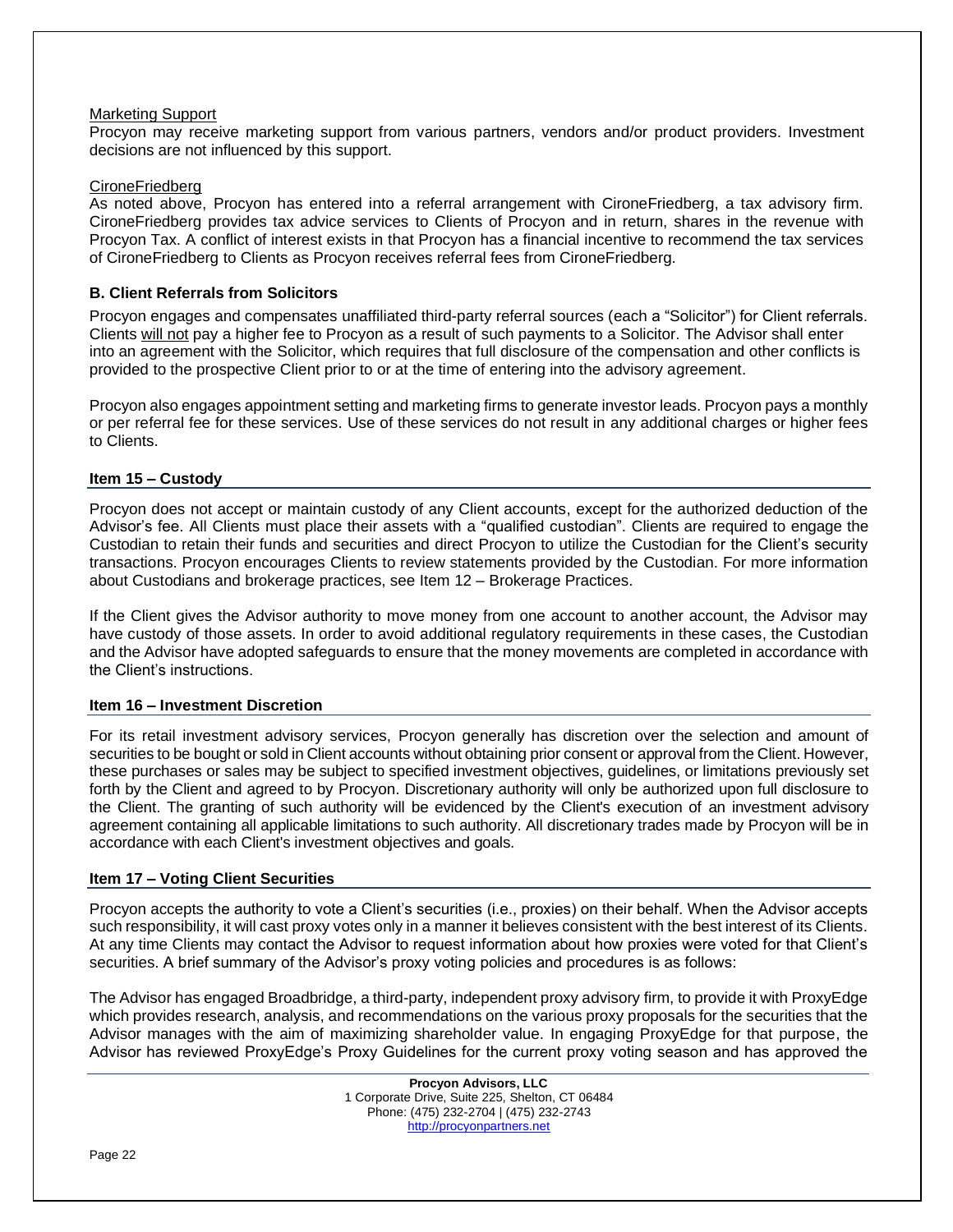summary of ProxyEdge's positions on the voting positions it recommends for the types of proposals most frequently presented, including: election and composition of directors; financial reporting; compensation of management and directors; corporate governance structure and anti-takeover measures; and environmental and social risks to operations. The Advisor is in agreement with the approach ProxyEdge has set forth in its current ProxyGuidelines for voting proxies. Although the Advisor, based on its approval of the positions in the Proxy Paper Guidelines, expects to vote proxies according to ProxyEdge's recommendations, certain issues may need to be considered on a case-by- case basis due to the diverse and continually evolving nature of corporate governance issues. If such cases should arise, then the Advisor will devote appropriate time and resources to consider those issues. Where Procyon is responsible for voting proxies on behalf of a Client, the Client cannot direct the Advisor's vote on a particular solicitation. The Client, however, can revoke Procyon's authority to vote proxies. In situations where there may be a conflict of interest in the voting of proxies due to business or personal relationships that Procyon maintains with persons having an interest in the outcome of certain votes, the Advisor will take appropriate steps, whether by following ProxyEdge's third-party recommendation or otherwise, to ensure that proxy voting decisions are made in what it believes is the best interest of its Clients and are not the product of any such conflict.

#### **Item 18 – Financial Information**

Neither Procyon, nor its management, has any adverse financial situations that would reasonably impair the ability of Procyon to meet all obligations to its Clients. Neither Procyon, nor any of its Advisory Persons, has been subject to a bankruptcy or financial compromise. Procyon is not required to deliver a balance sheet along with this Disclosure Brochure as the Advisor does not collect advance fees of \$1,200 or more for services to be performed six months or more in the future.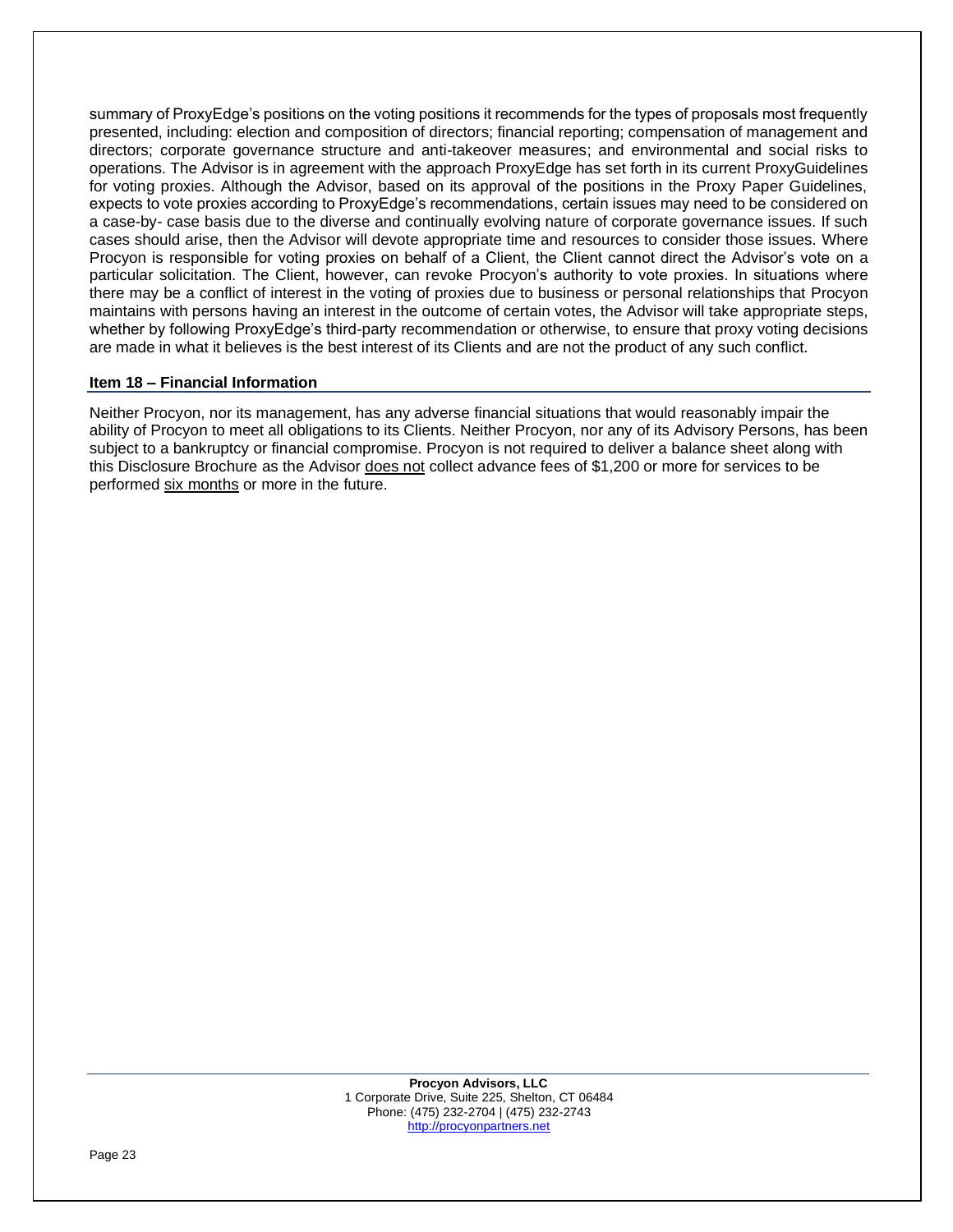# **Privacy Policy**

Effective Date: April 5, 2022

# **Our Commitment to You**

Procyon Advisors, LLC ("Procyon" or the "Advisor") is committed to safeguarding the use of personal information of our Clients (also referred to as "you" and "your") that we obtain as your Investment Advisor, as described here in our Privacy Policy ("Policy").

Our relationship with you is our most important asset. We understand that you have entrusted us with your private information, and we do everything that we can to maintain that trust. Procyon (also referred to as "we", "our" and "us") protects the security and confidentiality of the personal information we have and implements controls to ensure that such information is used for proper business purposes in connection with the management or servicing of our relationship with you.

Procyon does not sell your non-public personal information to anyone. Nor do we provide such information to others except for discrete and reasonable business purposes in connection with the servicing and management of our relationship with you, as discussed below.

Details of our approach to privacy and how your personal non-public information is collected and used are set forth in this Policy.

# **Why you need to know?**

Registered Investment Advisors ("RIAs") must share some of your personal information in the course of servicing your account. Federal and State laws give you the right to limit some of this sharing and require RIAs to disclose how we collect, share, and protect your personal information.

#### **What information do we collect from you?**

| Social security or taxpayer identification number  | Assets and liabilities          |  |
|----------------------------------------------------|---------------------------------|--|
| Name, address and phone number[s]                  | Income and expenses             |  |
| E-mail address[es]                                 | Investment activity             |  |
| Account information (including other institutions) | Investment experience and goals |  |

# **What Information do we collect from other sources?**

| Custody, brokerage and advisory agreements    | Account applications and forms                         |
|-----------------------------------------------|--------------------------------------------------------|
| Other advisory agreements and legal documents | Investment questionnaires and suitability<br>documents |
| Transactional information with us or others   | Other information needed to service account            |

# **How do we protect your information?**

To safeguard your personal information from unauthorized access and use we maintain physical, procedural and electronic security measures. These include such safeguards as secure passwords, encrypted file storage and a secure office environment. Our technology vendors provide security and access control over personal information and have policies over the transmission of data. Our associates are trained on their responsibilities to protect Client's personal information.

We require third parties that assist in providing our services to you to protect the personal information they receive from us.